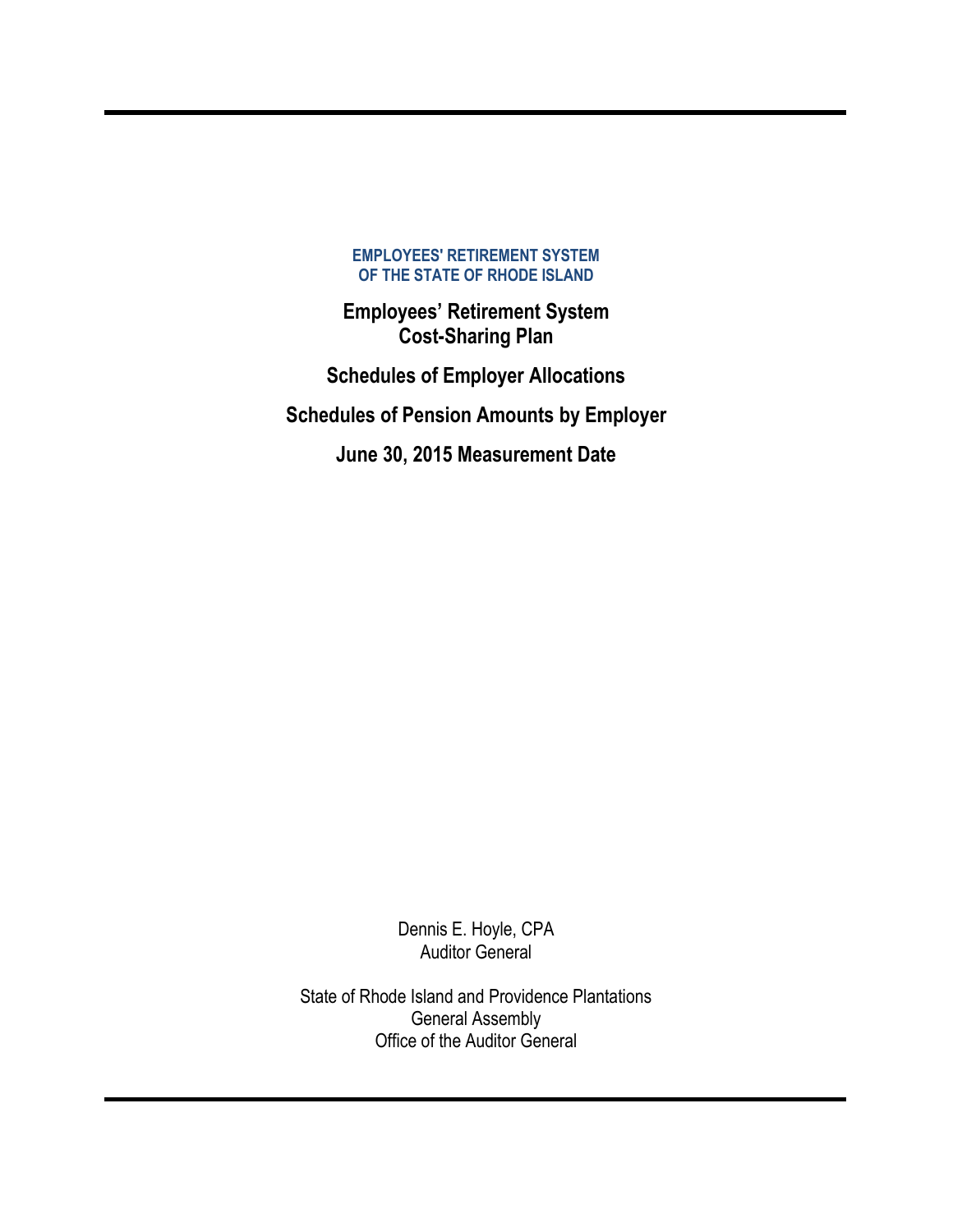

Office of the Auditor General

State of Rhode Island and Providence Plantations - General Assembly **Dennis E. Hoyle, CPA - Auditor General**

**oag.ri.gov**

33 Broad Street • Suite 201• Providence, RI • 02903-4177 tel: 401.222.2435 · fax: 401.222.2111

October 11, 2016

### JOINT COMMITTEE ON LEGISLATIVE SERVICES:

SPEAKER Nicholas A. Mattiello, Chairman

Senator M. Teresa Paiva Weed Senator Dennis L. Algiere Representative John J. DeSimone Representative Brian C. Newberry

We have completed our audit of the Schedules of Employer Allocations and Schedules of Pension Amounts by Employer for the Employees' Retirement System (ERS) Cost-Sharing Plan of the State of Rhode Island for the fiscal year ended June 30, 2015.

These Schedules will be used by employers participating in the ERS cost-sharing defined benefit plan to meet their fiscal 2016 financial reporting responsibilities under generally accepted accounting principles – specifically the requirements of Governmental Accounting Standards Board Statement No. 68 – *Accounting and Financial Reporting for Pensions.* 

Other reports containing similar information for the Teachers' Survivors Benefits Plan and the Municipal Employees' Retirement System Plan will be issued under separate cover.

Our report is contained herein as outlined in the Table of Contents.

Sincerely, Dennis E. Hoyle, CPA Auditor General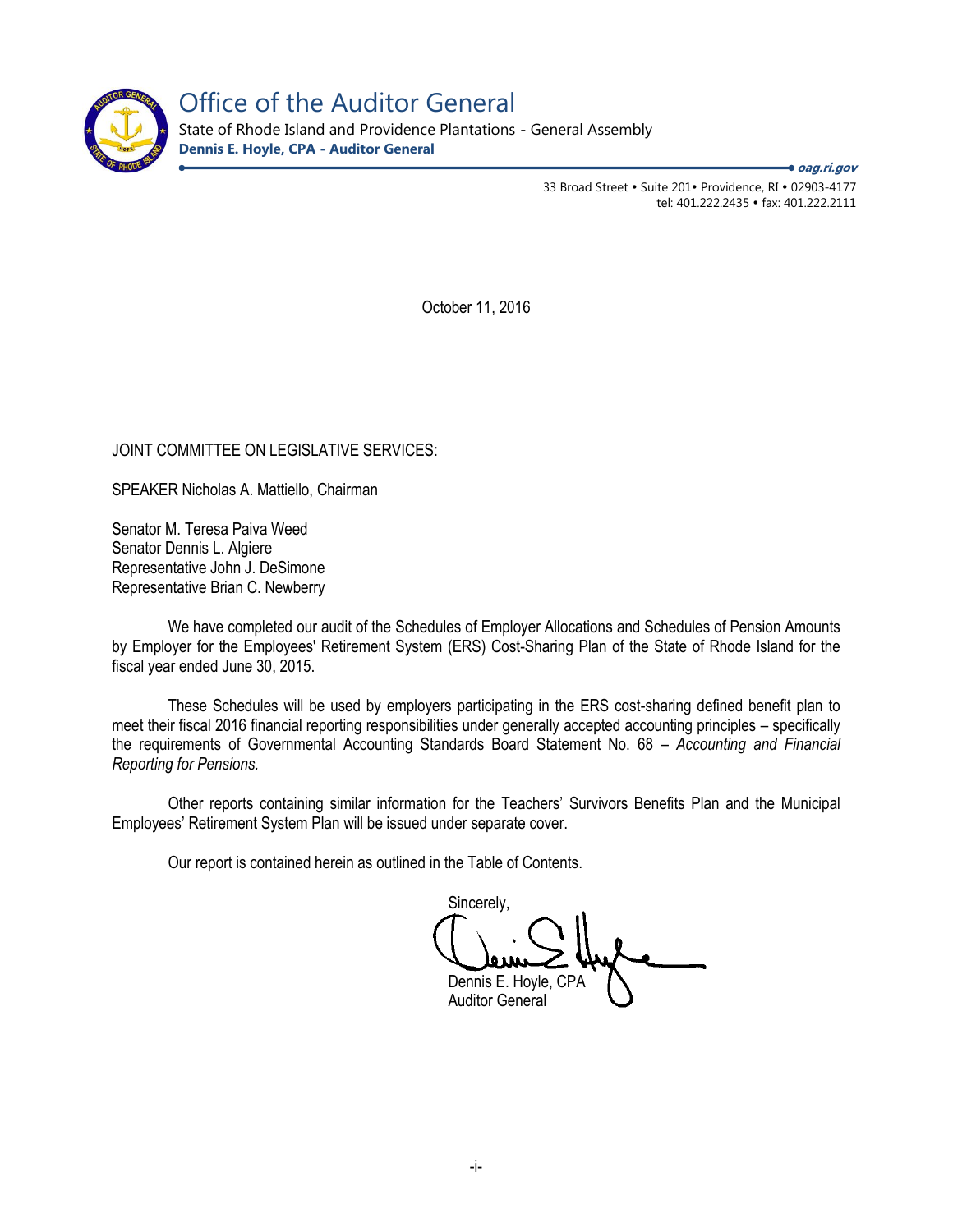# *Employees' Retirement System Cost-Sharing Plan*

**Schedules of Employer Allocations**

# **Schedules of Pension Amounts by Employer**

**June 30, 2015 Measurement Date**

### **TABLE OF CONTENTS**

#### **PAGE**

| I.              | <b>INTRODUCTION</b>                                                                      |    |
|-----------------|------------------------------------------------------------------------------------------|----|
| $\mathbf{II}$ . | INDEPENDENT AUDITOR'S REPORT                                                             | 2  |
| III.            | <b>Schedule A</b> - SCHEDULE OF EMPLOYER ALLOCATIONS – STATE EMPLOYEES                   | 4  |
| IV.             | Schedule B - SCHEDULE OF EMPLOYER AND OTHER NONEMPLOYER ENTITY<br>ALLOCATIONS – TEACHERS | 5  |
| V.              | <b>Schedule C</b> - SCHEDULE OF PENSION AMOUNTS BY EMPLOYER - STATE EMPLOYEES            | 6  |
| VI.             | <b>Schedule D - SCHEDULE OF PENSION AMOUNTS BY EMPLOYER – TEACHERS</b>                   | 11 |
| VII.            | NOTES TO SCHEDULES OF EMPLOYER ALLOCATIONS AND PENSION AMOUNTS<br>BY EMPLOYER            | 21 |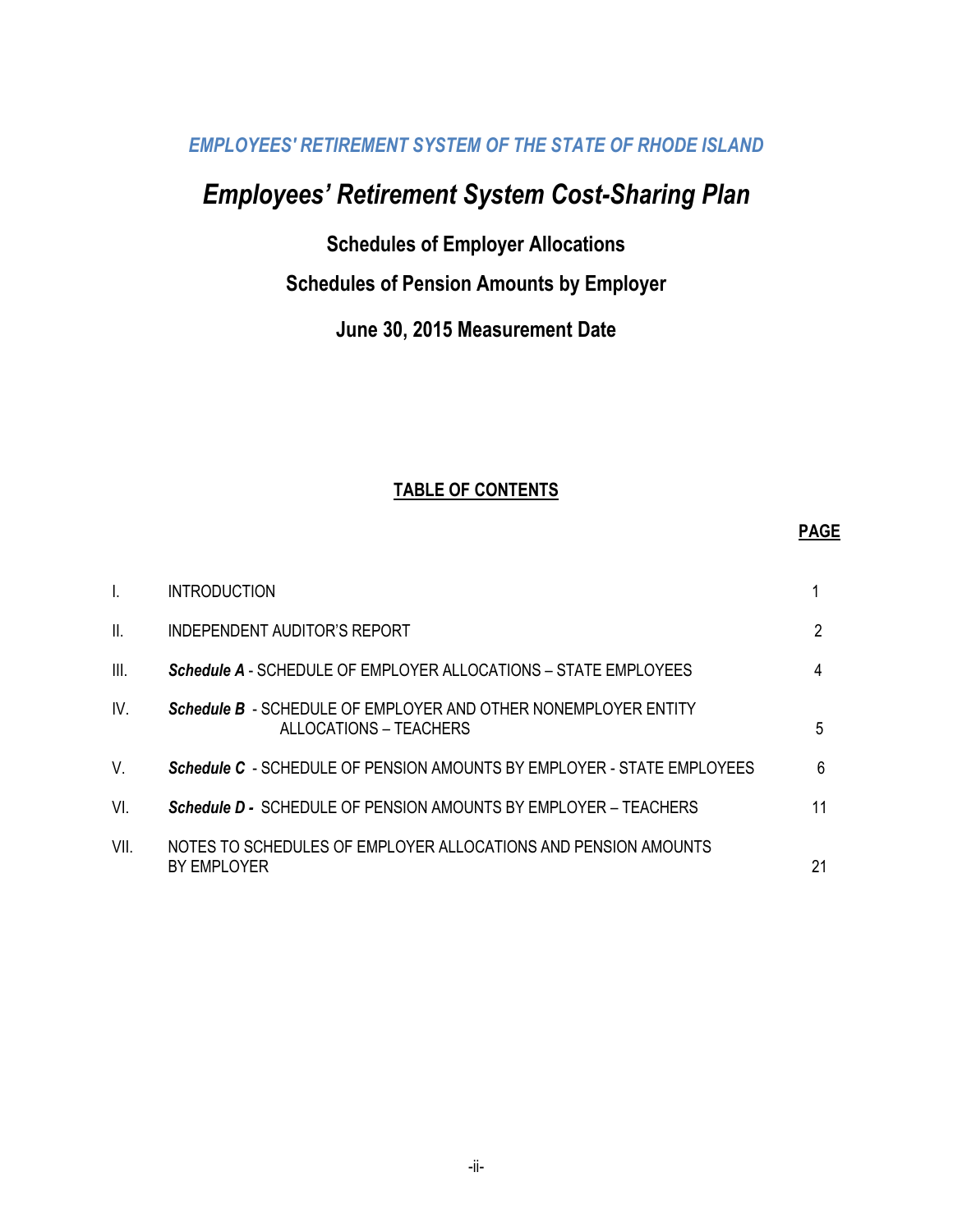# *Employees' Retirement System Cost-Sharing Plan*

### **Schedules of Employer Allocations**

### **Schedules of Pension Amounts by Employer**

### **June 30, 2015 Measurement Date**

### **INTRODUCTION**

The Employees' Retirement System (ERS) Plan covers state employees, certain employees of quasi-public agencies, and teachers employed by local educational agencies, collaboratives and certain charter schools. ERS is a cost-sharing plan with a special funding situation related to teacher members. Separate actuarial valuations are made for state employee and teacher members; however, separate valuations are not made for individual employers participating in the plan.

For employers with teacher members in ERS, due to the "special funding" situation, the State will report approximately 40% of the net pension liability in its financial statements and the remaining 60% will be reported as a liability in the financial statements of the employer with teacher members in the plan.

As a cost-sharing plan – the net pension liability is apportioned based on proportionate contributions – see Schedules A and B.

The measurement date is June 30, 2015 – the information included herein is intended for use in Fiscal 2016 financial reporting by employers participating in the ERS cost-sharing plan. These include the State of Rhode Island, certain component units of the State of Rhode Island and municipalities, regional school districts, and collaboratives that have teachers participating in the plan.

The net pension liability and other measures included herein have been developed consistent with the requirements of GASB Statement No. 68 – *Accounting and Financial Reporting for Pensions*. Such amounts are intended for accounting and financial reporting by governments which prepare their financial statements in accordance with generally accepted accounting principles as promulgated by the Governmental Accounting Standards Board. These amounts may and will likely differ from amounts reported in actuarial valuations used to measure actuarially determined contribution amounts consistent with the plan's adopted funding policies.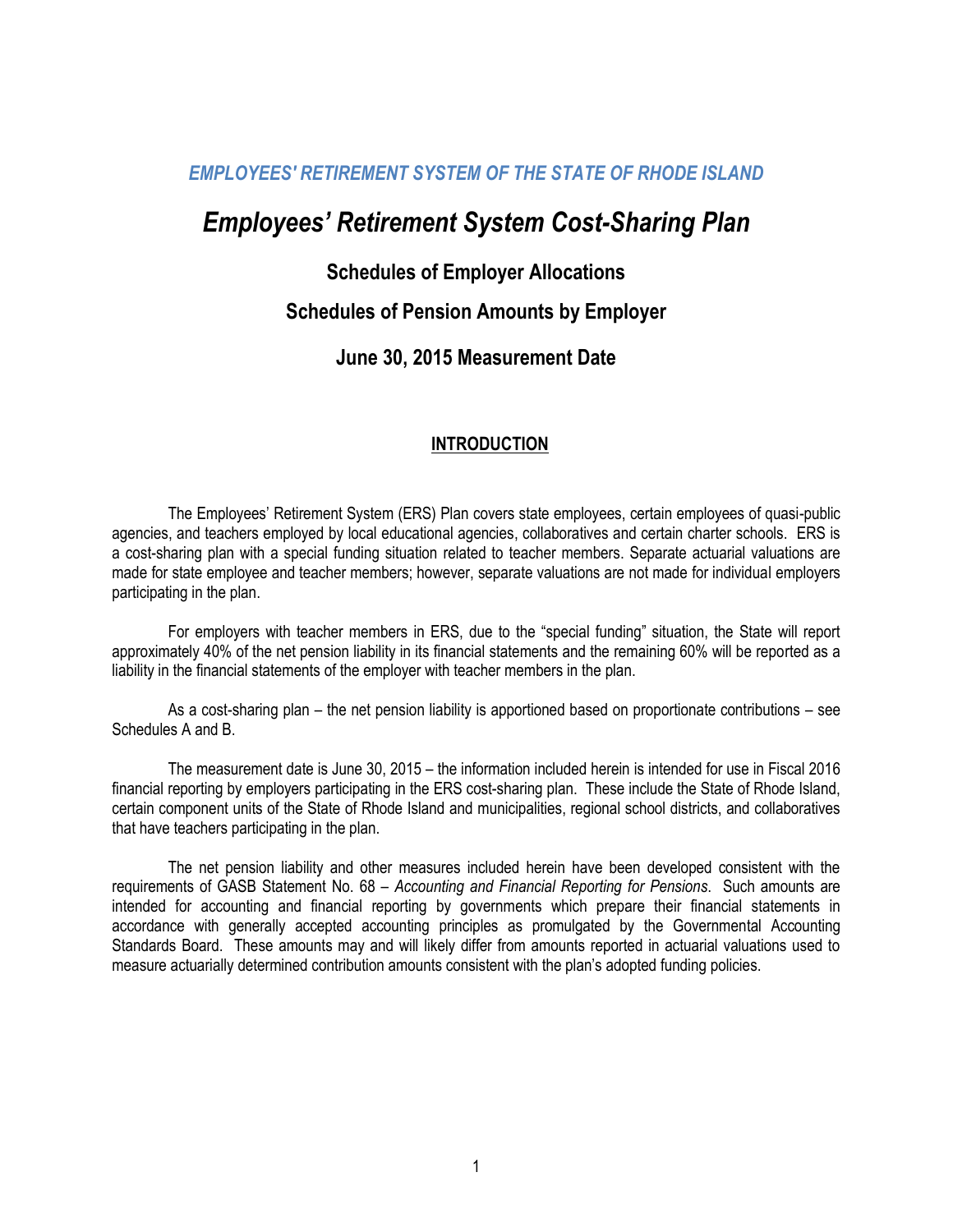

Office of the Auditor General

State of Rhode Island and Providence Plantations - General Assembly **Dennis E. Hoyle, CPA - Auditor General**

> 33 Broad Street • Suite 201• Providence, RI • 02903-4177 tel: 401.222.2435 · fax: 401.222.2111

**oag.ri.gov**

### **INDEPENDENT AUDITOR'S REPORT**

JOINT COMMITTEE ON LEGISLATIVE SERVICES, GENERAL ASSEMBLY STATE OF RHODE ISLAND AND PROVIDENCE PLANTATIONS:

RETIREMENT BOARD OF THE EMPLOYEES' RETIREMENT SYSTEM OF THE STATE OF RHODE ISLAND:

#### *Report on Schedules*

We have audited the accompanying Schedules of Employer Allocations (state employees and teachers and other nonemployer entity) of the Employees' Retirement System Plan (the Plan) as of and for the year ended June 30, 2015, and the related notes. We have also audited the total for all entities of the columns titled ending net pension liability, total deferred outflows of resources, total deferred inflows of resources, and total pension expense (specified column totals) included in the accompanying Schedules of Pension Amounts by Employer of the Plan (state employees and teachers) as of and for the year ended June 30, 2015, and the related notes.

#### *Management's Responsibility for the Schedules*

Management is responsible for the preparation and fair presentation of these schedules in accordance with accounting principles generally accepted in the United States of America; this includes the design, implementation, and maintenance of internal control relevant to the preparation and fair presentation of the schedules that are free from material misstatement, whether due to fraud or error.

#### *Auditor's Responsibility*

Our responsibility is to express opinions on the Schedules of Employer Allocations and the specified column totals included in the Schedules of Pension Amounts by Employer based on our audit. We conducted our audit in accordance with auditing standards generally accepted in the United States of America. Those standards require that we plan and perform the audit to obtain reasonable assurance about whether the schedules of employer allocations and specified column totals included in the schedules of pension amounts by employer are free from material misstatement.

An audit involves performing procedures to obtain audit evidence about the amounts and disclosures in the schedules of employer allocations and specified column totals included in the schedules of pension amounts by employer. The procedures selected depend on the auditor's judgment, including the assessment of the risks of material misstatement of the schedules of employer allocations and specified column totals included in the schedules of pension amounts by employer, whether due to fraud or error. In making those risk assessments, the auditor considers internal control relevant to the entity's preparation and fair presentation of the schedules of employer allocations and specified column totals included in the schedules of pension amounts by employer in order to design audit procedures that are appropriate in the circumstances, but not for the purpose of expressing an opinion on the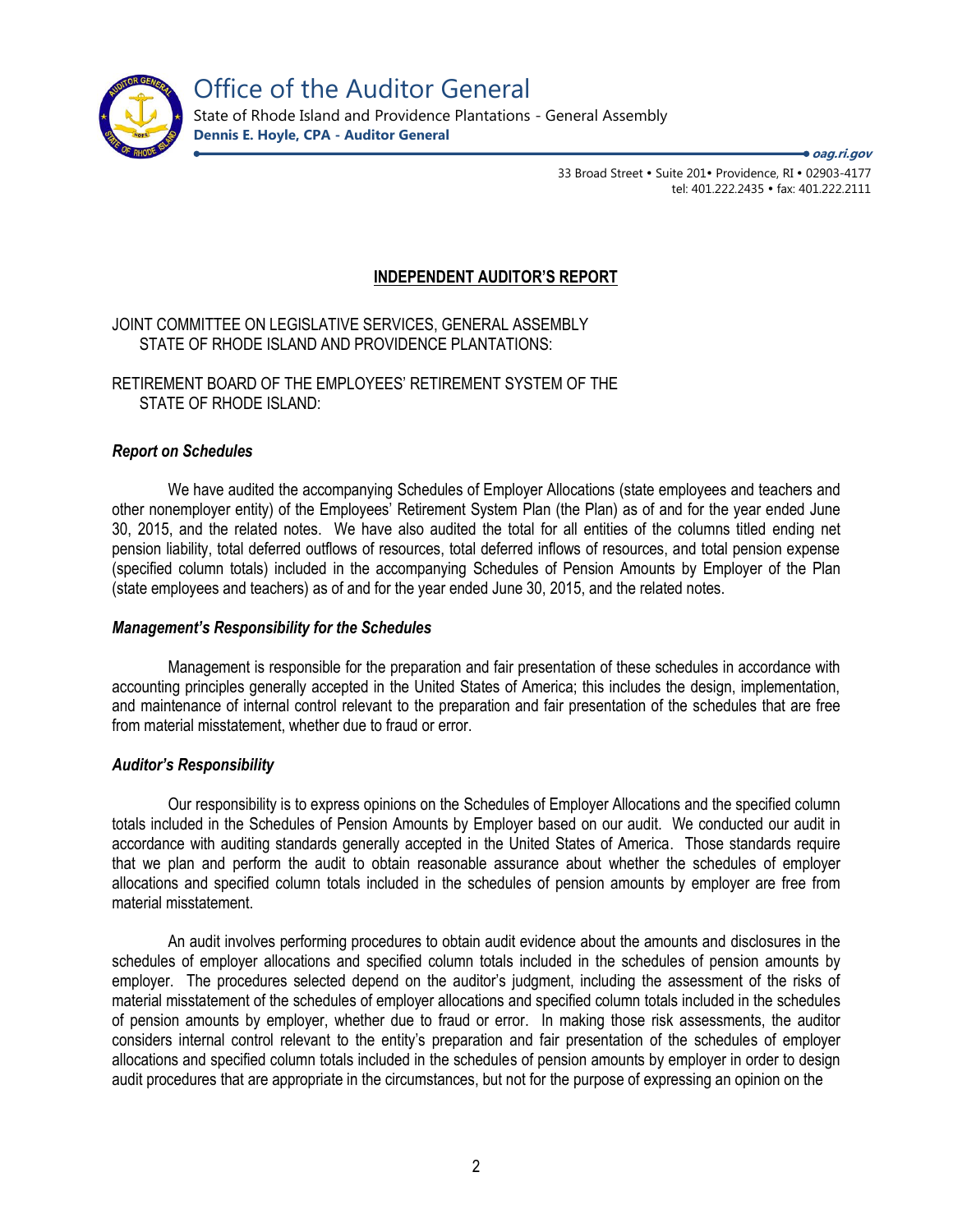Joint Committee on Legislative Services, General Assembly Retirement Board of the Employees' Retirement System of the State of Rhode Island

effectiveness of the entity's internal control. Accordingly, we express no such opinion. An audit also includes evaluating the appropriateness of accounting policies used and the reasonableness of significant accounting estimates made by management, as well as evaluating the overall presentation of the schedules of employer allocations and specified column totals included in the schedules of pension amounts by employer.

We believe that the audit evidence we have obtained is sufficient and appropriate to provide a basis for our audit opinions.

#### *Opinions*

In our opinion, the schedules referred to above present fairly, in all material respects, the employer allocations for state employees and teachers and other nonemployer entity, ending net pension liability, total deferred outflows of resources, total deferred inflows of resources, and total pension expense for the total of all participating state employee and teacher entities for the Employees' Retirement System Plan as of and for the year ended June 30, 2015, in accordance with accounting principles generally accepted in the United States of America.

#### *Other Matter*

We have audited, in accordance with auditing standards generally accepted in the United States of America, the financial statements of the Employees' Retirement System Plan within the Employees' Retirement System of the State of Rhode Island as of and for the year ended June 30, 2015, and our report thereon, dated December 17, 2015, expressed an unmodified opinion on those financial statements.

#### *Restriction on Use*

Our report is intended solely for the information and use of the Employees' Retirement System of the State of Rhode Island's management, the Retirement Board of the Employees' Retirement System of the State of Rhode Island, the Employees' Retirement System employers and their auditors and is not intended to be and should not be used by anyone other than these specified parties.

Dennis E. Hoyle, CPA Auditor General

October 6, 2016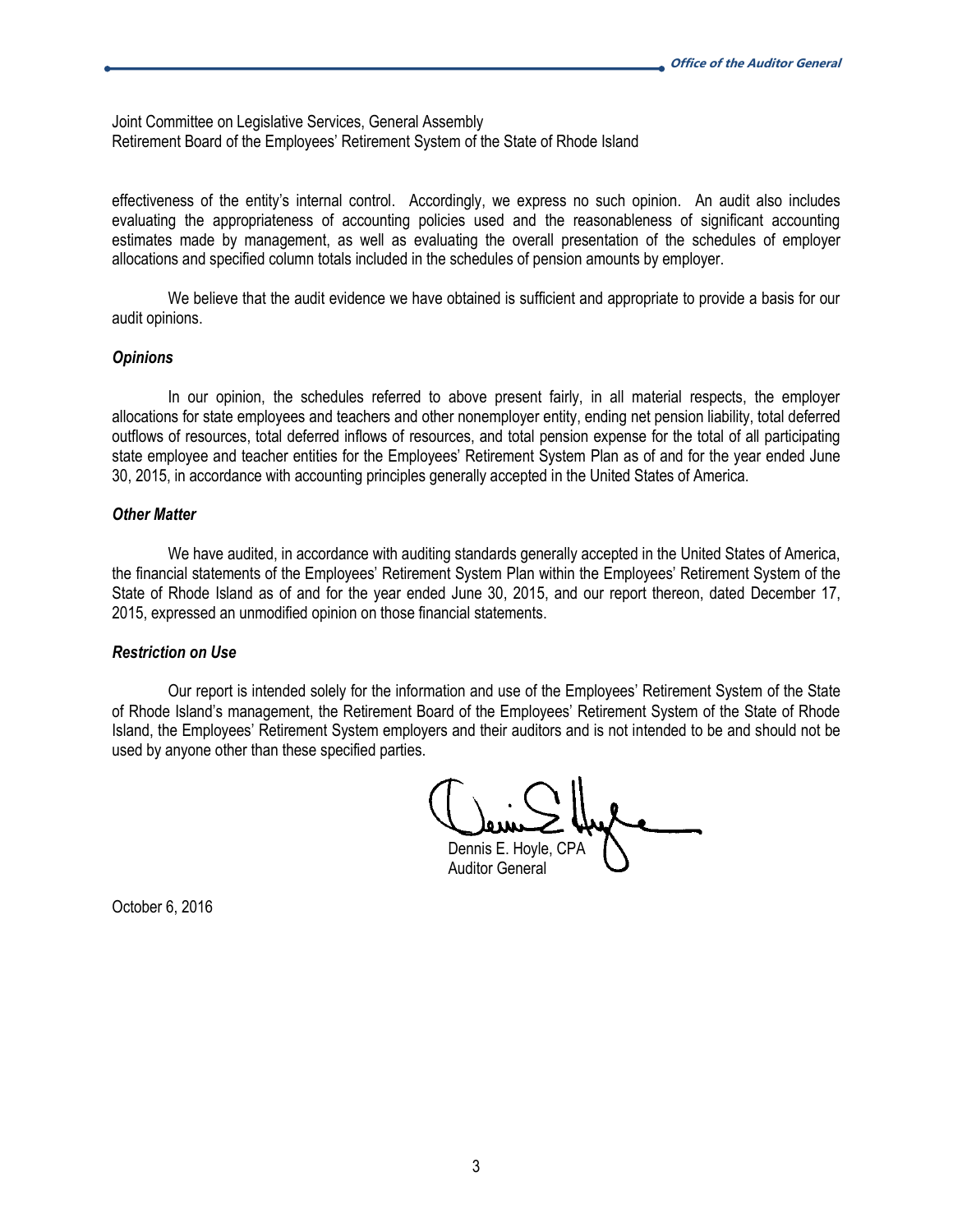### *EMPLOYEES' RETIREMENT SYSTEM COST SHARING PLAN*

*Schedule of Employer Allocations - State Employees* 

| State, proprietary fund, or component unit | Fiscal 2015 employer contribution |               |
|--------------------------------------------|-----------------------------------|---------------|
|                                            | Amount                            | %             |
| State of Rhode Island                      | \$<br>138,687,884                 | 88.95841917%  |
| University of Rhode Island                 | 8.869.864                         | 5.68938732%   |
| Rhode Island College                       | 3,122,348                         | 2.00276421%   |
| <b>Community College of RI</b>             | 2.281.752                         | 1.46358173%   |
| Lottery                                    | 1.183.029                         | 0.75882896%   |
| Division of Higher Education Assistance    | 231,825                           | 0.14869904%   |
| Narragansett Bay Commission                | 1,329,238                         | 0.85261168%   |
| <b>RI Commerce Corporation</b>             | 21,260                            | 0.01363707%   |
| <b>RI Airport Corporation</b>              | 174.721                           | 0.11207083%   |
| Total                                      | 155.901.921                       | 100.00000000% |

*See notes to schedules.*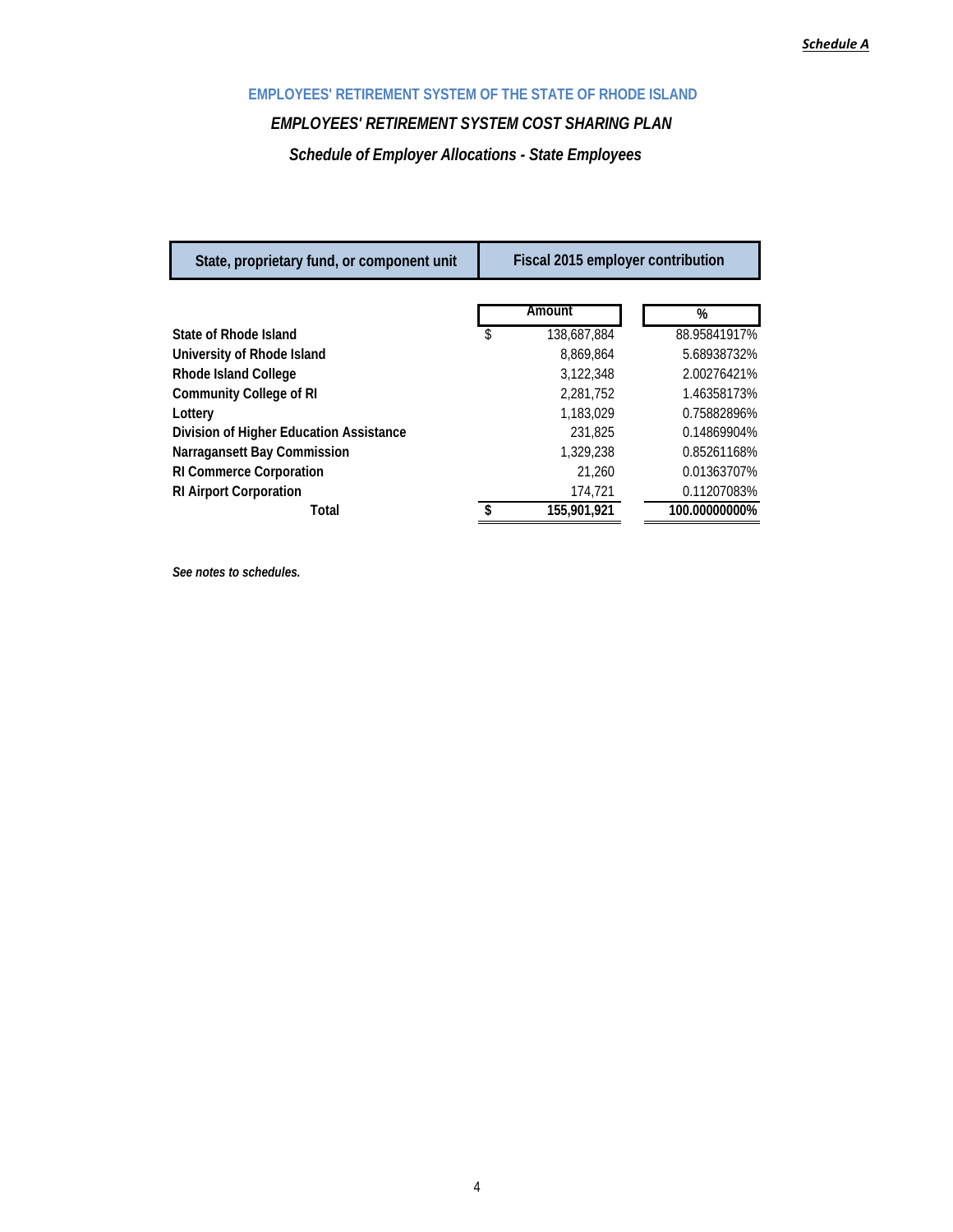### *EMPLOYEES' RETIREMENT SYSTEM COST SHARING PLAN Schedules of Employer and Other Nonemployer Entity Allocations - Teachers*

| <b>Employer Unit</b>                           | Employer<br>Contributions at<br>shared rate | <b>Federally Funded</b><br>100% local<br>contributions | Fiscal 2015 total<br>actual<br>contributions | Adjustment - if<br>all<br>contributions at<br>shared rate | Adjusted total -<br>equivalent<br>contributions all<br>at shared rate | Percent                     |
|------------------------------------------------|---------------------------------------------|--------------------------------------------------------|----------------------------------------------|-----------------------------------------------------------|-----------------------------------------------------------------------|-----------------------------|
| <b>State of Rhode Island</b>                   |                                             |                                                        | \$<br>84,943,801 \$                          | 3,499,097                                                 | -\$<br>88,442,898                                                     | 40.58824565%                |
| <b>School District or Charter School</b>       |                                             |                                                        |                                              |                                                           |                                                                       |                             |
| Barrington                                     | \$<br>3,130,466 \$                          | 52,920 \$                                              | 3,183,386 \$                                 | $(21, 519)$ \$                                            | 3,161,867                                                             | 1.45104490%                 |
| <b>Bristol/Warren</b>                          | 2,907,342                                   | 212,825                                                | 3,120,167                                    | (86, 543)                                                 | 3,033,625                                                             | 1.39219208%                 |
| <b>Burrillville</b>                            | 1,715,768                                   | 145,447                                                | 1,861,216                                    | (59, 164)                                                 | 1,802,052                                                             | 0.82699821%                 |
| <b>Central Falls</b>                           | 2,323,435                                   | 239,833                                                | 2,563,268                                    | (97, 525)                                                 | 2,465,743                                                             | 1.13157947%                 |
| Chariho                                        | 3,545,638                                   | 173,582                                                | 3,719,220                                    | (70, 585)                                                 | 3,648,635                                                             | 1.67443294%                 |
| Coventry<br>Cranston                           | 4,632,527<br>9,471,108                      | 217,511<br>602,160                                     | 4,850,038<br>10,073,268                      | (88, 448)<br>(244, 861)                                   | 4,761,590<br>9,828,408                                                | 2.18519050%<br>4.51045621%  |
| Cumberland                                     | 3,594,684                                   | 171,043                                                | 3,765,727                                    | (69, 553)                                                 | 3,696,174                                                             | 1.69624966%                 |
| <b>East Greenwich</b>                          | 2,091,559                                   | 34,388                                                 | 2,125,947                                    | (13,988)                                                  | 2,111,959                                                             | 0.96922104%                 |
| <b>East Providence</b>                         | 4,139,315                                   | 279,649                                                | 4,418,964                                    | (113, 716)                                                | 4,305,249                                                             | 1.97576617%                 |
| <b>Exeter-West Greenwich</b>                   | 1,776,252                                   | 79,207                                                 | 1,855,459                                    | (32, 209)                                                 | 1,823,250                                                             | 0.83672670%                 |
| Foster                                         | 236,139                                     | 11,733                                                 | 247,872                                      | (4, 771)                                                  | 243,101                                                               | 0.11156409%                 |
| <b>Foster-Glocester</b>                        | 1,129,484                                   | 24,252                                                 | 1,153,736                                    | (9,862)                                                   | 1,143,875                                                             | 0.52494730%                 |
| Glocester                                      | 525,121                                     | 16,147                                                 | 541,267                                      | (6, 566)                                                  | 534,701                                                               | 0.24538533%                 |
| Jamestown                                      | 537,878                                     | 34,603                                                 | 572,481                                      | (14, 071)                                                 | 558,410                                                               | 0.25626587%                 |
| Johnston                                       | 2,876,796                                   | 153,829                                                | 3,030,625                                    | (62, 553)                                                 | 2,968,073                                                             | 1.36210900%                 |
| Lincoln                                        | 3,230,889                                   | 173,422                                                | 3,404,310                                    | (70, 520)                                                 | 3,333,791                                                             | 1.52994437%                 |
| Little Compton                                 | 271,115                                     |                                                        | 271,115                                      |                                                           | 271,115                                                               | 0.12442040%                 |
| Middletown                                     | 2,169,946                                   | 115,513                                                | 2,285,458                                    | (46, 972)                                                 | 2,238,487                                                             | 1.02728705%                 |
| Narragansett                                   | 1,608,126                                   | 58,068                                                 | 1,666,194                                    | (23, 612)                                                 | 1,642,581                                                             | 0.75381396%                 |
| New Shoreham                                   | 248,839                                     | 1,617                                                  | 250,456                                      | (658)                                                     | 249,798                                                               | 0.11463754%                 |
| Newport<br>North Kingstown                     | 2,070,728<br>3,565,235                      | 239,899<br>200,732                                     | 2,310,627<br>3,765,968                       | (97, 552)<br>(81, 625)                                    | 2,213,075<br>3,684,342                                                | 1.01562507%<br>1.69081972%  |
| North Providence                               | 3,005,162                                   | 250,176                                                | 3,255,338                                    | (101, 731)                                                | 3,153,607                                                             | 1.44725461%                 |
| <b>North Smithfield</b>                        | 1,472,017                                   | 34,252                                                 | 1,506,269                                    | (13, 933)                                                 | 1,492,336                                                             | 0.68486334%                 |
| Northern RI Collaborative                      | 365,403                                     |                                                        | 365,403                                      |                                                           | 365,403                                                               | 0.16769074%                 |
| Pawtucket                                      | 6,626,966                                   | 1,071,493                                              | 7,698,459                                    | (435, 709)                                                | 7,262,750                                                             | 3.33302393%                 |
| Portsmouth                                     | 2,230,586                                   | 123,959                                                | 2,354,545                                    | (50, 407)                                                 | 2,304,139                                                             | 1.05741609%                 |
| Providence                                     | 19,598,016                                  | 1,746,674                                              | 21,344,690                                   | (710, 263)                                                | 20,634,427                                                            | 9.46955853%                 |
| <b>Scituate</b>                                | 1,546,853                                   | 29,869                                                 | 1,576,723                                    | (12, 146)                                                 | 1,564,577                                                             | 0.71801611%                 |
| Smithfield                                     | 2,262,296                                   | 107,954                                                | 2,370,250                                    | (43,898)                                                  | 2,326,352                                                             | 1.06761040%                 |
| South Kingstown                                | 3,460,733                                   | 126,934                                                | 3,587,667                                    | (51,616)                                                  | 3,536,051                                                             | 1.62276563%                 |
| Tiverton                                       | 1,693,370                                   | 45,443                                                 | 1,738,813                                    | (18, 479)                                                 | 1,720,334                                                             | 0.78949625%                 |
| Urban Collaborative                            | 143,134                                     |                                                        | 143,134                                      |                                                           | 143,134                                                               | 0.06568722%                 |
| Warwick                                        | 10,168,149                                  | 638,273                                                | 10,806,422                                   | (259, 545)                                                | 10,546,876                                                            | 4.84017612%                 |
| West Bay Collaborative                         | 138,491                                     |                                                        | 138,491                                      |                                                           | 138,491                                                               | 0.06355648%                 |
| <b>West Warwick</b>                            | 3,390,955                                   | 229,657                                                | 3,620,613                                    | (93, 387)                                                 | 3,527,225                                                             | 1.61871550%                 |
| Westerly                                       | 3,290,462                                   | 76,908                                                 | 3,367,370                                    | (31, 274)                                                 | 3,336,096                                                             | 1.53100236%                 |
| Woonsocket<br><b>Highlander Charter School</b> | 4,292,894<br>290,970                        | 619,743<br>12,296                                      | 4,912,636<br>303,267                         | (252,010)                                                 | 4,660,626<br>298,267                                                  | 2.13885602%                 |
| Paul Cuffee Charter School                     | 616,034                                     | 109,332                                                | 725,366                                      | (5,000)<br>(44, 459)                                      | 680,907                                                               | 0.13688060%<br>0.31248227%  |
| Kingston Hill Charter School                   | 123,205                                     |                                                        | 123,205                                      |                                                           | 123,205                                                               | 0.05654127%                 |
| <b>International Charter School</b>            | 255,284                                     | 18,936                                                 | 274,220                                      | (7,700)                                                   | 266,520                                                               | 0.12231151%                 |
| <b>Compass School Charter School</b>           | 124,241                                     | ÷,                                                     | 124,241                                      |                                                           | 124,241                                                               | 0.05701654%                 |
| <b>Blackstone Academy Charter School</b>       | 97,905                                      | 8,673                                                  | 106,578                                      | (3, 527)                                                  | 103,051                                                               | 0.04729242%                 |
| Beacon Charter School                          | 173,008                                     | ÷.                                                     | 173,008                                      | ÷.                                                        | 173,008                                                               | 0.07939681%                 |
| Learning Community Charter School              | 400,263                                     | 64,192                                                 | 464,456                                      | (26, 103)                                                 | 438,353                                                               | 0.20116899%                 |
| Seque Institute Charter School                 | 165,384                                     |                                                        | 165,384                                      |                                                           | 165,384                                                               | 0.07589817%                 |
| <b>Greene Charter School</b>                   | 119,805                                     | 2,202                                                  | 122,007                                      | (895)                                                     | 121,112                                                               | 0.05558069%                 |
| Trinity Academy Charter School                 | 137,297                                     | 12,089                                                 | 149,387                                      | (4,916)                                                   | 144,471                                                               | 0.06630060%                 |
| RI Nurses Charter School                       | 164,612                                     | 11,708                                                 | 176,321                                      | (4,761)                                                   | 171,560                                                               | 0.07873217%                 |
| Village Green Charter School                   | 88,257                                      | 25,741                                                 | 113,999                                      | (10, 467)                                                 | 103,531                                                               | 0.04751257%                 |
| Sheila Nowell Charter School                   | 94,482                                      |                                                        | 94,482                                       |                                                           | 94,482                                                                | 0.04335991%                 |
| South Side Charter School                      | 19,421<br>124,354,046<br>\$                 | 8,604,888<br>\$                                        | 19,421<br>\$<br>132,958,935                  | $(3,499,097)$ \$<br>\$                                    | 19,421<br>129,459,838                                                 | 0.00891289%<br>59.41175435% |
|                                                |                                             |                                                        |                                              |                                                           |                                                                       |                             |
| See notes to schedules.                        |                                             |                                                        | \$<br>217,902,736                            |                                                           | \$<br>217,902,736                                                     | 100.00000000%               |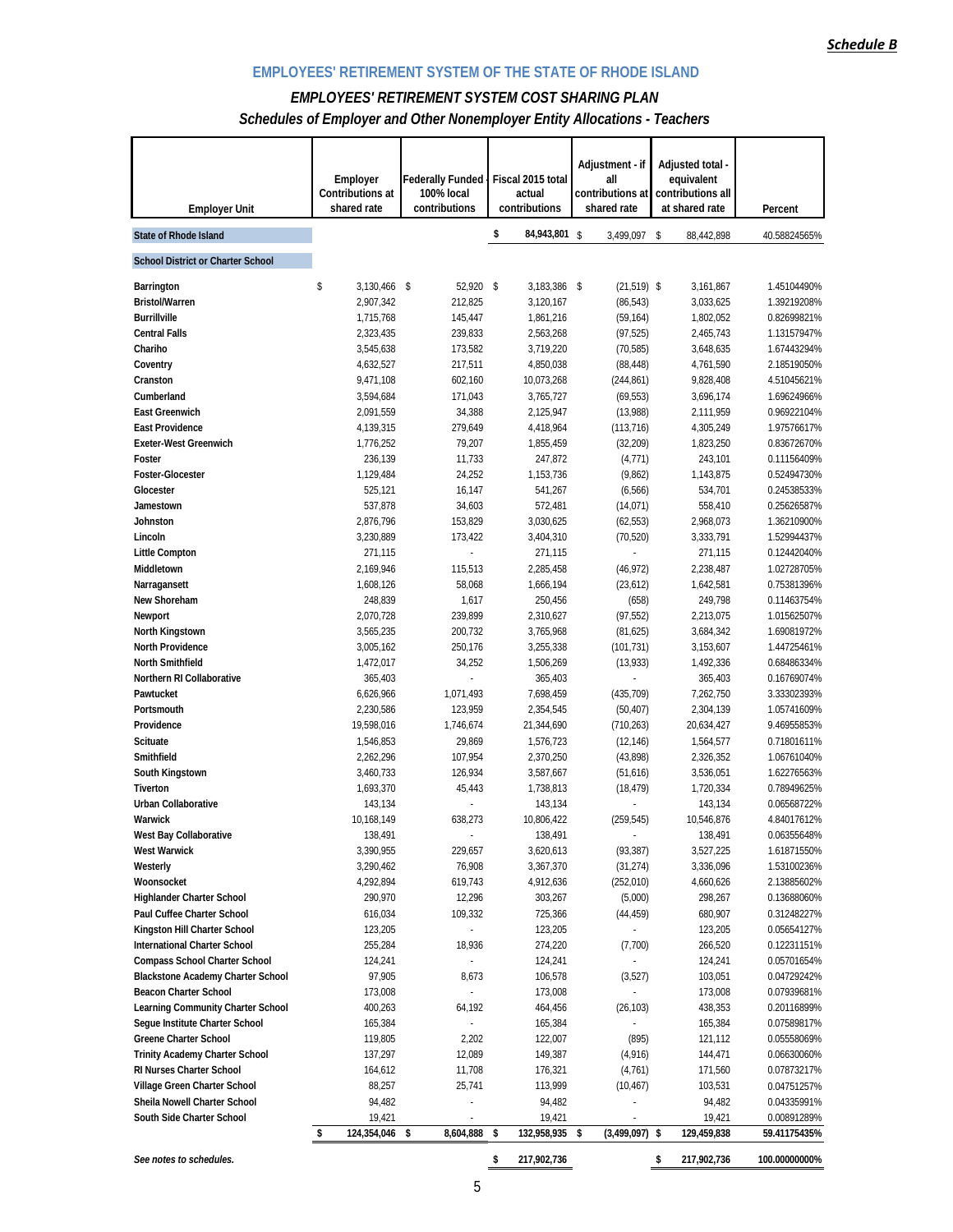|                                        |                   |                 | <b>Net Pension</b>        |    |                  |
|----------------------------------------|-------------------|-----------------|---------------------------|----|------------------|
|                                        | FY 2015           | Proportionate   | Liability<br>Beginning of |    | Total<br>Pension |
| <b>Participating Employer</b>          | Contributions     | <b>Share</b>    | Year                      |    | <b>Expense</b>   |
| State of Rhode Island                  | \$<br>138,687,884 | 88.95841917% \$ | 1,585,647,015             | -S | 216,903,735      |
| University of Rhode Island             | 8,869,864         | 5.68938732%     | 100,312,100               |    | 14,111,334       |
| Rhode Island College                   | 3,122,348         | 2.00276421%     | 35,620,863                |    | 4,900,140        |
| Community College of RI                | 2,281,752         | 1.46358173%     | 26,224,039                |    | 3,538,931        |
| Lottery                                | 1,183,029         | 0.75882896%     | 13,315,141                |    | 1,896,066        |
| Divison of Higher Education Assistance | 231,825           | 0.14869904%     | 2,984,732                 |    | 289,833          |
| Narragansett Bay Commission            | 1,329,238         | 0.85261168%     | 15,554,087                |    | 2,001,279        |
| RI Commerce Corporation                | 21,260            | 0.01363707%     | 273,850                   |    | 26,554           |
| RI Airport Corporation                 | 174,721           | 0.11207083%     | 1,973,129                 |    | 278,587          |
|                                        |                   |                 |                           |    |                  |
| <b>TOTALS</b>                          | \$<br>155,901,921 | 100.00000000%   | 1,781,904,957<br>\$       | \$ | 243,946,459      |

*See Notes to Schedules* 

*Schedule C*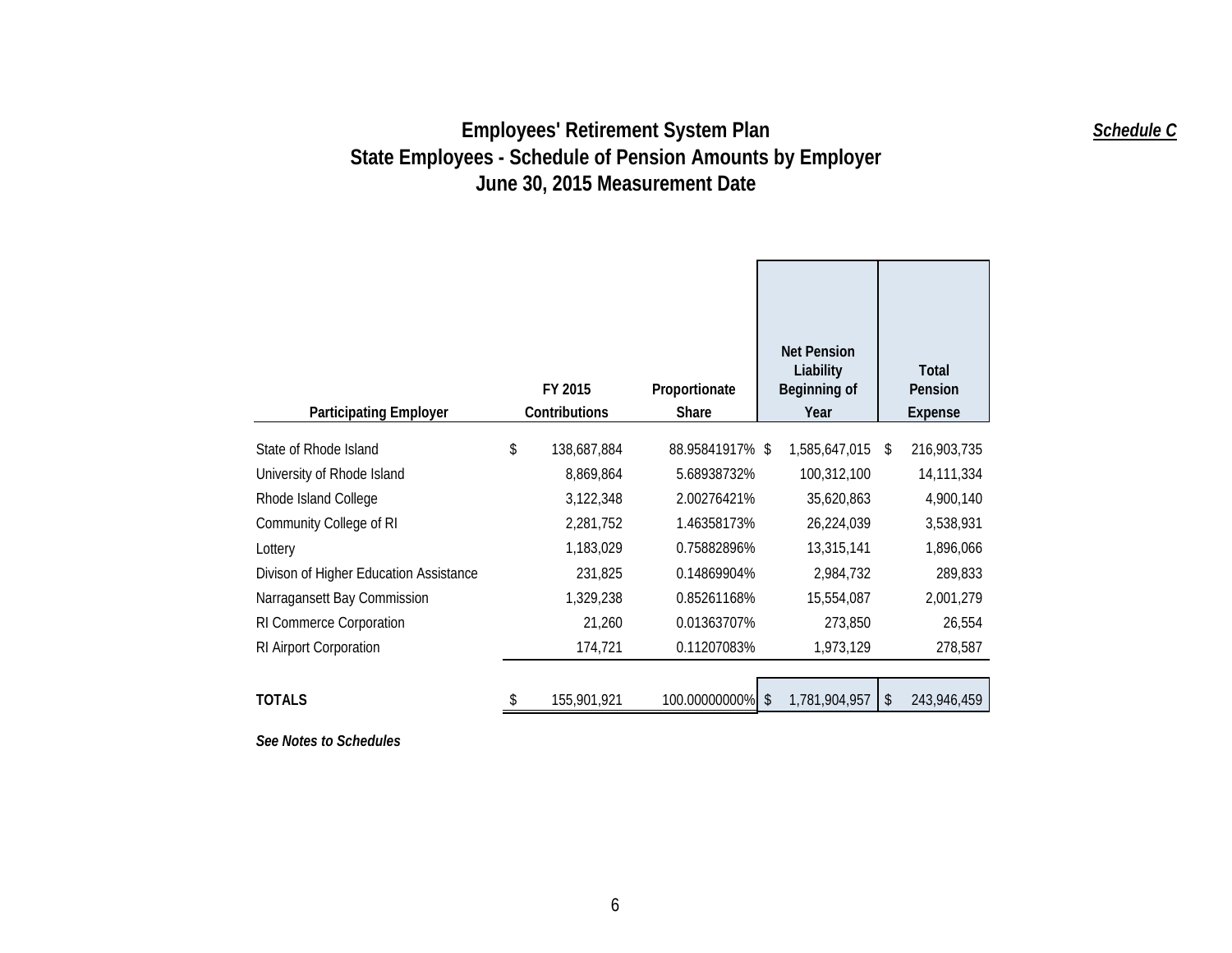|                                        |                                                                              | Collective Deferred Outflows for Plan as a Whole<br>Unrecognized Current Year Deferred Outflow of Resources |                                                                                              |                                                                                                                                                  |                                                             |  |  |  |  |
|----------------------------------------|------------------------------------------------------------------------------|-------------------------------------------------------------------------------------------------------------|----------------------------------------------------------------------------------------------|--------------------------------------------------------------------------------------------------------------------------------------------------|-------------------------------------------------------------|--|--|--|--|
| <b>Participating Employer</b>          | <b>Differences</b><br><b>Between</b><br>Expected<br>and Actual<br>Experience | Changes of<br><b>Assumptions</b>                                                                            | <b>Net Difference</b><br><b>Between</b><br>Projected<br>and Actual<br>Investment<br>Earnings | Changes in<br>Proportion and<br><b>Differences</b><br><b>Between Employer</b><br>Contributions and<br>Proportionate<br>Share of<br>Contributions | Total<br><b>Deferred</b><br><b>Outflows</b><br>of Resources |  |  |  |  |
| State of Rhode Island                  |                                                                              |                                                                                                             | 89,741,205<br>\$                                                                             |                                                                                                                                                  | 89,741,205<br>\$                                            |  |  |  |  |
| University of Rhode Island             |                                                                              |                                                                                                             | 5,739,451                                                                                    | 928,569                                                                                                                                          | 6,668,020                                                   |  |  |  |  |
| Rhode Island College                   |                                                                              |                                                                                                             | 2,020,387                                                                                    | 57,845                                                                                                                                           | 2,078,232                                                   |  |  |  |  |
| Community College of RI                |                                                                              |                                                                                                             | 1,476,460                                                                                    |                                                                                                                                                  | 1,476,460                                                   |  |  |  |  |
| Lottery                                |                                                                              |                                                                                                             | 765,506                                                                                      | 179,619                                                                                                                                          | 945,125                                                     |  |  |  |  |
| Divison of Higher Education Assistance |                                                                              |                                                                                                             | 150,008                                                                                      |                                                                                                                                                  | 150,008                                                     |  |  |  |  |
| Narragansett Bay Commission            |                                                                              |                                                                                                             | 860,114                                                                                      |                                                                                                                                                  | 860,114                                                     |  |  |  |  |
| RI Commerce Corporation                |                                                                              |                                                                                                             | 13,757                                                                                       |                                                                                                                                                  | 13,757                                                      |  |  |  |  |
| RI Airport Corporation                 |                                                                              |                                                                                                             | 113,057                                                                                      | 20,762                                                                                                                                           | 133,819                                                     |  |  |  |  |
| <b>TOTALS</b>                          |                                                                              |                                                                                                             | 100,879,945<br>\$                                                                            | 1,186,795<br>-S                                                                                                                                  | 102,066,740<br>$\mathbb{S}$                                 |  |  |  |  |

*See Notes to Schedules* 

*Schedule C*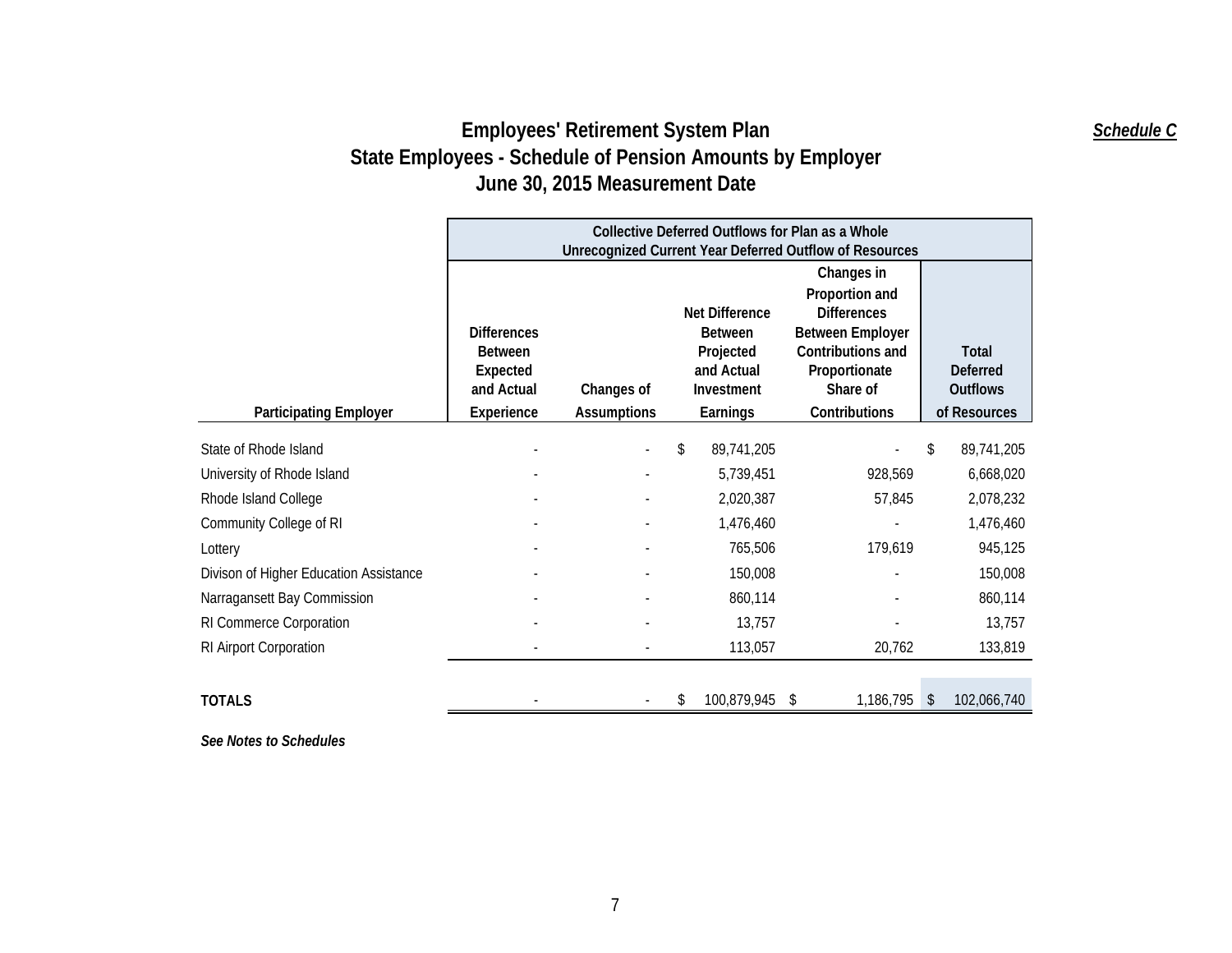|                                        | Collective Deferred Inflows for Plan as a Whole<br><b>Unrecognized Current Year Deferred Inflow of Resources</b> |   |                                                                                       |    |                                                                                                                                                  |  |                                                            |  |                                                                       |     |                                           |                                 |
|----------------------------------------|------------------------------------------------------------------------------------------------------------------|---|---------------------------------------------------------------------------------------|----|--------------------------------------------------------------------------------------------------------------------------------------------------|--|------------------------------------------------------------|--|-----------------------------------------------------------------------|-----|-------------------------------------------|---------------------------------|
| <b>Participating Employer</b>          | <b>Differences</b><br><b>Between</b><br>Expected<br>and Actual<br>Changes of<br>Experience<br><b>Assumptions</b> |   | Net Difference<br><b>Between</b><br>Projected<br>and Actual<br>Investment<br>Earnings |    | Changes in<br>Proportion and<br><b>Differences</b><br><b>Between Employer</b><br>Contributions and<br>Proportionate<br>Share of<br>Contributions |  | Total<br><b>Deferred</b><br><b>Inflows</b><br>of Resources |  | Total<br>Deferred<br>(Inflows) and<br>Outflows of<br><b>Resources</b> |     | Ending<br><b>Net Pension</b><br>Liability |                                 |
| State of Rhode Island                  | \$<br>20,443,480 \$                                                                                              |   | 13,295,215 \$                                                                         |    | 91,195,627 \$                                                                                                                                    |  | 428,482 \$                                                 |  | 125,362,804                                                           | -\$ | $(35,621,599)$ \$                         | 1,767,095,205                   |
| University of Rhode Island             | 1,307,475                                                                                                        |   | 850,303                                                                               |    | 5,832,469                                                                                                                                        |  |                                                            |  | 7,990,247                                                             |     | (1,322,227)                               | 113,015,599                     |
| Rhode Island College                   | 460,254                                                                                                          |   | 299,322                                                                               |    | 2,053,132                                                                                                                                        |  |                                                            |  | 2,812,708                                                             |     | (734, 476)                                | 39,783,475                      |
| Community College of RI                | 336,345                                                                                                          |   | 218,739                                                                               |    | 1,500,389                                                                                                                                        |  | 125,625                                                    |  | 2,181,098                                                             |     | (704, 638)                                | 29,073,002                      |
| Lottery                                | 174,386                                                                                                          |   | 113,410                                                                               |    | 777,913                                                                                                                                          |  |                                                            |  | 1,065,709                                                             |     | (120, 584)                                | 15,073,593                      |
| Divison of Higher Education Assistance | 34,172                                                                                                           |   | 22,224                                                                                |    | 152,439                                                                                                                                          |  | 291,484                                                    |  | 500,319                                                               |     | (350, 311)                                | 2,953,800                       |
| Narragansett Bay Commission            | 195,938                                                                                                          |   | 127,426                                                                               |    | 874,054                                                                                                                                          |  | 314,365                                                    |  | 1,511,783                                                             |     | (651, 669)                                | 16,936,520                      |
| RI Commerce Corporation                | 3,134                                                                                                            |   | 2,038                                                                                 |    | 13,980                                                                                                                                           |  | 26,839                                                     |  | 45,991                                                                |     | (32, 234)                                 | 270,891                         |
| RI Airport Corporation                 | 25,755                                                                                                           |   | 16,749                                                                                |    | 114,889                                                                                                                                          |  |                                                            |  | 157,393                                                               |     | (23, 574)                                 | 2,226,207                       |
| <b>TOTALS</b>                          | 22,980,939                                                                                                       | S | 14,945,426                                                                            | -S | 102,514,892 \$                                                                                                                                   |  | $1,186,795$ \$                                             |  | 141,628,052                                                           |     |                                           | $(39,561,312)$ \$ 1,986,428,292 |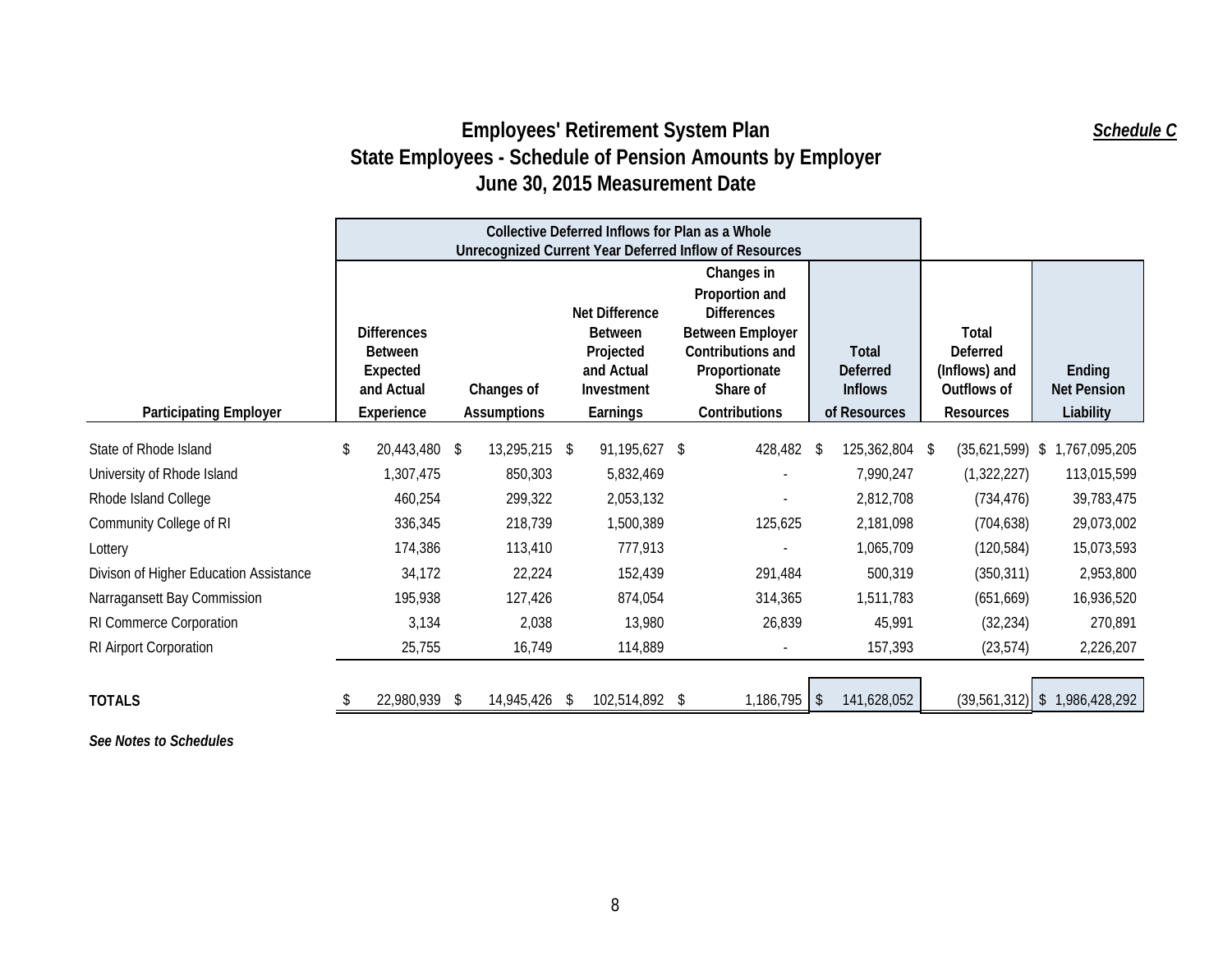**Recognition of Existing Deferred Outflows (Inflows) of Resources for Future Years Ending June 30**

| <b>Participating Employer</b>          | 2017                | 2018                | 2019                | 2020       | 2021 | <b>Thereafter</b> |
|----------------------------------------|---------------------|---------------------|---------------------|------------|------|-------------------|
| State of Rhode Island                  | $(17, 105, 665)$ \$ | $(17, 105, 665)$ \$ | $(17, 105, 664)$ \$ | 15,695,395 |      |                   |
| University of Rhode Island             | (854, 872)          | (854, 872)          | (854, 872)          | 1,242,389  |      |                   |
| Rhode Island College                   | (368, 226)          | (368, 226)          | (368, 226)          | 370,202    |      |                   |
| Community College of RI                | (311,090)           | (311,090)           | (311,090)           | 228,632    |      |                   |
| Lottery                                | (100, 069)          | (100, 069)          | (100, 069)          | 179,623    |      |                   |
| Divison of Higher Education Assistance | (101, 327)          | (101, 327)          | (101, 327)          | (46, 330)  |      |                   |
| Narragansett Bay Commission            | (241, 556)          | (241, 556)          | (241, 556)          | 72,999     |      |                   |
| RI Commerce Corporation                | (9,319)             | (9,319)             | (9,319)             | (4,277)    |      |                   |
| RI Airport Corporation                 | (16, 221)           | (16, 221)           | (16, 221)           | 25,089     |      |                   |
| <b>TOTALS</b>                          |                     |                     |                     | 17,763,722 |      |                   |
|                                        | $(19, 108, 345)$ \$ | $(19, 108, 345)$ \$ | $(19, 108, 344)$ \$ |            |      |                   |

*See Notes to Schedules* 

*Schedule C*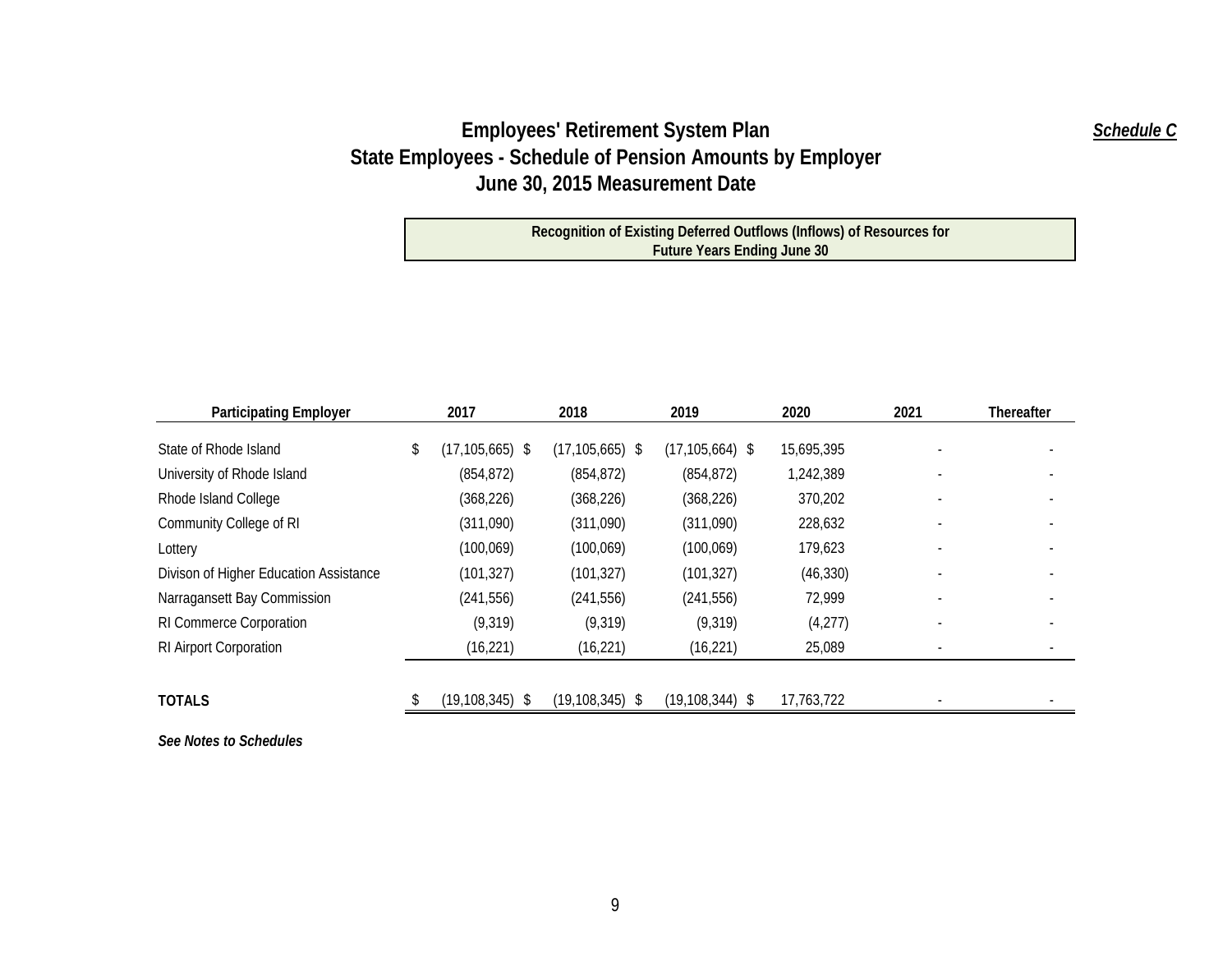|                                        | <b>Discount Rate Sensitivity</b><br><b>Ending Net Pension Liability</b> |                     |                     |  |  |  |  |
|----------------------------------------|-------------------------------------------------------------------------|---------------------|---------------------|--|--|--|--|
|                                        | 1% Lower                                                                |                     | 1% Higher           |  |  |  |  |
| <b>Participating Employer</b>          | 6.50%                                                                   | 7.50%               | 8.50%               |  |  |  |  |
| State of Rhode Island                  | 2,190,812,715<br>\$                                                     | 1,767,095,205<br>S  | 1,420,222,073<br>\$ |  |  |  |  |
| University of Rhode Island             | 140,114,699                                                             | 113,015,599         | 90,831,127          |  |  |  |  |
| Rhode Island College                   | 49,322,833                                                              | 39,783,475          | 31,974,151          |  |  |  |  |
| Community College of RI                | 36,044,182                                                              | 29,073,002          | 23,366,097          |  |  |  |  |
| Lottery                                | 18,687,969                                                              | 15,073,593          | 12,114,712          |  |  |  |  |
| Divison of Higher Education Assistance | 3,662,068                                                               | 2,953,800           | 2,373,982           |  |  |  |  |
| Narragansett Bay Commission            | 20,997,591                                                              | 16,936,520          | 13,611,954          |  |  |  |  |
| RI Commerce Corporation                | 335,845                                                                 | 270,891             | 217,716             |  |  |  |  |
| RI Airport Corporation                 | 2,760,011                                                               | 2,226,207           | 1,789,212           |  |  |  |  |
| <b>TOTALS</b>                          | 2,462,737,913                                                           | 1,986,428,292<br>\$ | \$1,596,501,024     |  |  |  |  |

*See Notes to Schedules* 

*Schedule C*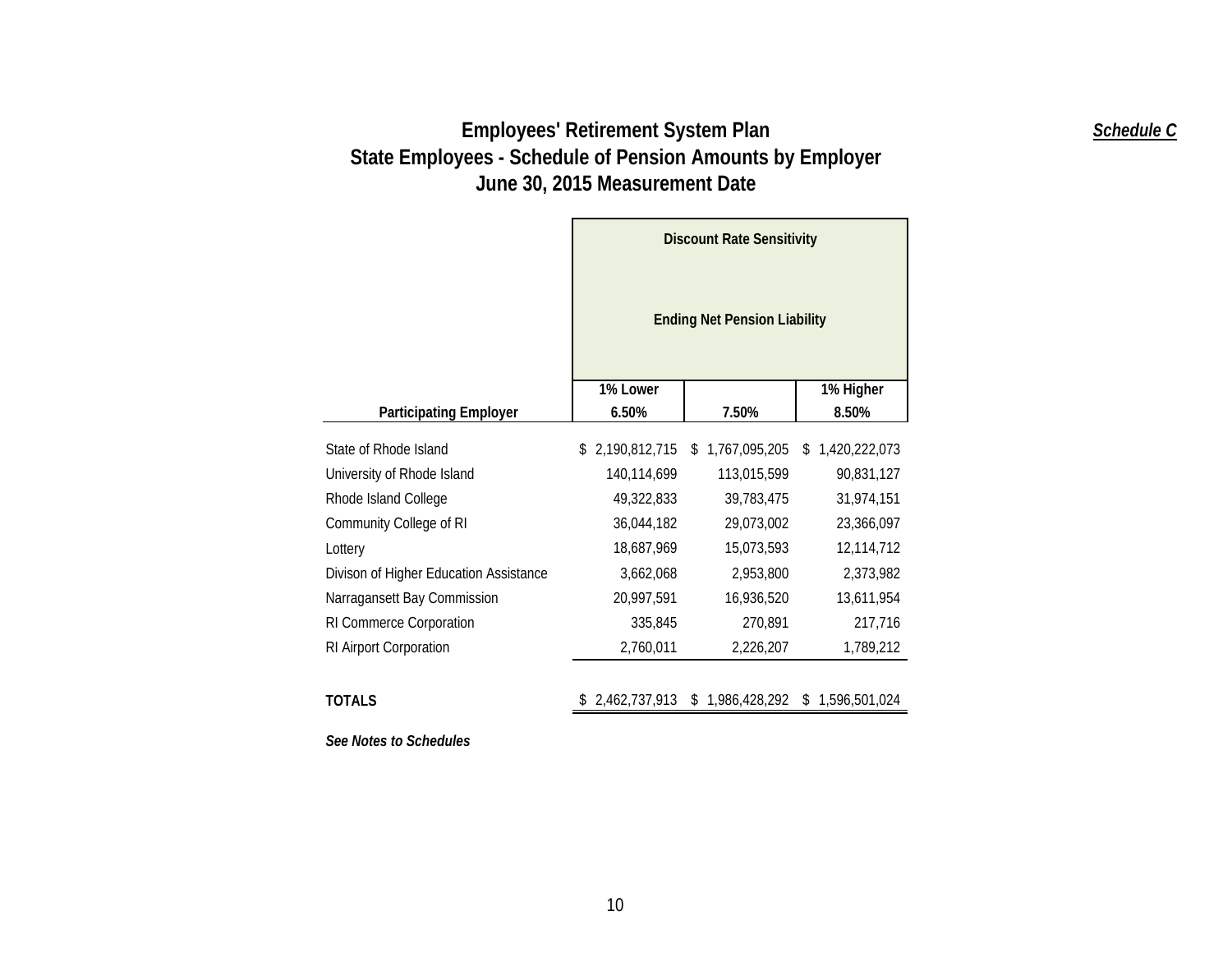| <b>Participating Employer</b> | FY 2015<br>Contributions | Proportionate<br>Share | <b>Net Pension</b><br>Liability<br>Beginning of<br>Year | <b>Total</b><br>Pension<br>Expense |
|-------------------------------|--------------------------|------------------------|---------------------------------------------------------|------------------------------------|
| <b>State of Rhode Island</b>  | \$<br>88,442,898         | 40.58824565% \$        | 990,129,069                                             | \$<br>135,682,223                  |
| Barrington                    | 3,161,867                | 1.45104490%            | 33,612,770                                              | 5,118,666                          |
| <b>Bristol/Warren</b>         | 3,033,625                | 1.39219208%            | 33,510,315                                              | 4,721,742                          |
| <b>Burrillville</b>           | 1,802,052                | 0.82699821%            | 22,521,078                                              | 2,412,183                          |
| <b>Central Falls</b>          | 2,465,743                | 1.13157947%            | 26,154,912                                              | 4,000,375                          |
| Chariho                       | 3,648,635                | 1.67443294%            | 37,261,942                                              | 6,135,738                          |
| Coventry                      | 4,761,590                | 2.18519050%            | 53,951,207                                              | 7,208,073                          |
| Cranston                      | 9,828,408                | 4.51045621%            | 109,977,503                                             | 15,085,896                         |
| Cumberland                    | 3,696,174                | 1.69624966%            | 40,693,201                                              | 5,773,377                          |
| <b>East Greenwich</b>         | 2,111,959                | 0.96922104%            | 23,910,166                                              | 3,199,986                          |
| <b>East Providence</b>        | 4,305,249                | 1.97576617%            | 46,902,474                                              | 6,799,269                          |
| <b>Exeter-West Greenwich</b>  | 1,823,250                | 0.83672670%            | 23,582,634                                              | 2,320,945                          |
| Foster                        | 243,101                  | 0.11156409%            | 3,064,028                                               | 321,523                            |
| Foster-Glocester              | 1,143,875                | 0.52494730%            | 12,953,961                                              | 1,732,599                          |
| Glocester                     | 534,701                  | 0.24538533%            | 5,516,907                                               | 890,739                            |
| Jamestown                     | 558,410                  | 0.25626587%            | 6,787,609                                               | 776,169                            |
| Johnston                      | 2,968,073                | 1.36210900%            | 31,616,141                                              | 4,795,399                          |
| Lincoln                       | 3,333,791                | 1.52994437%            | 39,866,851                                              | 4,732,362                          |
| <b>Little Compton</b>         | 271,115                  | 0.12442040%            | 4,602,965                                               | 180,519                            |
| Middletown                    | 2,238,487                | 1.02728705%            | 26,536,897                                              | 3,212,375                          |
| Narragansett                  | 1,642,581                | 0.75381396%            | 17,492,643                                              | 2,654,494                          |
| New Shoreham                  | 249,798                  | 0.11463754%            | 2,947,801                                               | 360,509                            |
| Newport                       | 2,213,075                | 1.01562507%            | 25,099,478                                              | 3,346,504                          |
| North Kingstown               | 3,684,342                | 1.69081972%            | 41,903,775                                              | 5,553,568                          |
| <b>North Providence</b>       | 3,153,607                | 1.44725461%            | 29,724,825                                              | 5,675,888                          |
| <b>North Smithfield</b>       | 1,492,336                | 0.68486334%            | 17,097,279                                              | 2,230,806                          |
| Northern RI Collaborative     | 365,403                  | 0.16769074%            | 3,834,004                                               | 599,120                            |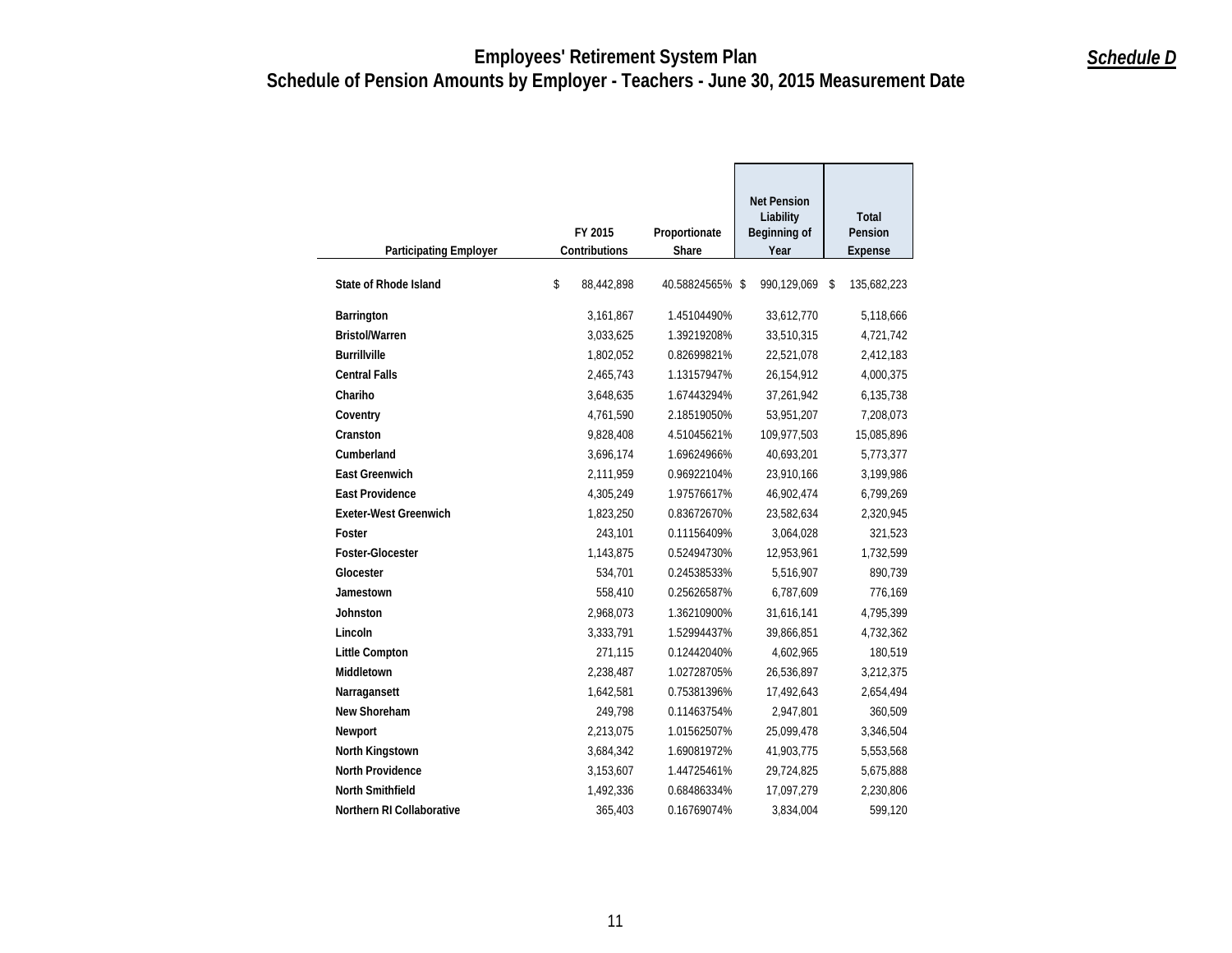| <b>Participating Employer</b>            | FY 2015<br>Contributions | Proportionate<br>Share | <b>Net Pension</b><br>Liability<br>Beginning of<br>Year | Total<br>Pension<br>Expense |
|------------------------------------------|--------------------------|------------------------|---------------------------------------------------------|-----------------------------|
| Pawtucket                                | 7,262,750                | 3.33302393%            | 80,955,350                                              | 11,194,804                  |
| Portsmouth                               | 2,304,139                | 1.05741609%            | 28,664,026                                              | 3,104,064                   |
| Providence                               | 20,634,427               | 9.46955853%            | 231,542,469                                             | 31,575,026                  |
| <b>Scituate</b>                          | 1,564,577                | 0.71801611%            | 18,219,678                                              | 2,294,539                   |
| Smithfield                               | 2,326,352                | 1.06761040%            | 22,965,558                                              | 4,031,106                   |
| South Kingstown                          | 3,536,051                | 1.62276563%            | 39,917,633                                              | 5,375,018                   |
| <b>Tiverton</b>                          | 1,720,334                | 0.78949625%            | 16,540,458                                              | 3,047,445                   |
| Urban Collaborative                      | 143,134                  | 0.06568722%            | 1,444,541                                               | 243,288                     |
| Warwick                                  | 10,546,876               | 4.84017612%            | 121,776,253                                             | 15,624,241                  |
| West Bay Collaborative                   | 138,491                  | 0.06355648%            | 1,206,874                                               | 264,048                     |
| <b>West Warwick</b>                      | 3,527,225                | 1.61871550%            | 35,463,093                                              | 6,015,494                   |
| Westerly                                 | 3,336,096                | 1.53100236%            | 38,863,318                                              | 4,890,455                   |
| Woonsocket                               | 4,660,626                | 2.13885602%            | 52,940,748                                              | 7,035,185                   |
| <b>Highlander Charter School</b>         | 298,267                  | 0.13688060%            | 3,023,361                                               | 504,989                     |
| <b>Paul Cuffee Charter School</b>        | 680,907                  | 0.31248227%            | 8,217,058                                               | 955,373                     |
| Kingston Hill Charter School             | 123,205                  | 0.05654127%            | 1,281,068                                               | 203,761                     |
| <b>International Charter School</b>      | 266,520                  | 0.12231151%            | 3,043,751                                               | 399,863                     |
| <b>Compass School Charter School</b>     | 124,241                  | 0.05701654%            | 1,338,861                                               | 198,412                     |
| <b>Blackstone Academy Charter School</b> | 103,051                  | 0.04729242%            | 1,038,262                                               | 175,423                     |
| <b>Beacon Charter School</b>             | 173,008                  | 0.07939681%            | 1,455,964                                               | 337,620                     |
| Learning Community Charter School        | 438,353                  | 0.20116899%            | 4,955,503                                               | 665,265                     |
| Seque Institute Charter School           | 165,384                  | 0.07589817%            | 1,821,748                                               | 258,185                     |
| <b>Greene Charter School</b>             | 121,112                  | 0.05558069%            | 1,403,202                                               | 178,691                     |
| Trinity Academy Charter School           | 144,471                  | 0.06630060%            | 1,288,160                                               | 271,068                     |
| RI Nurses Charter School                 | 171,560                  | 0.07873217%            | 1,524,111                                               | 322,732                     |
| Village Green Charter School             | 103,531                  | 0.04751257%            | 882,616                                                 | 200,335                     |
| Sheila Nowell Charter School             | 94,482                   | 0.04335991%            | 974.279                                                 | 157,479                     |
| South Side Charter School                | 19,421                   | 0.00891289%            |                                                         | 62,441                      |
| <b>TOTAL</b>                             | 217,902,736<br>\$        | 100.00000000%          | \$2,434,000,377                                         | \$<br>335,107,397           |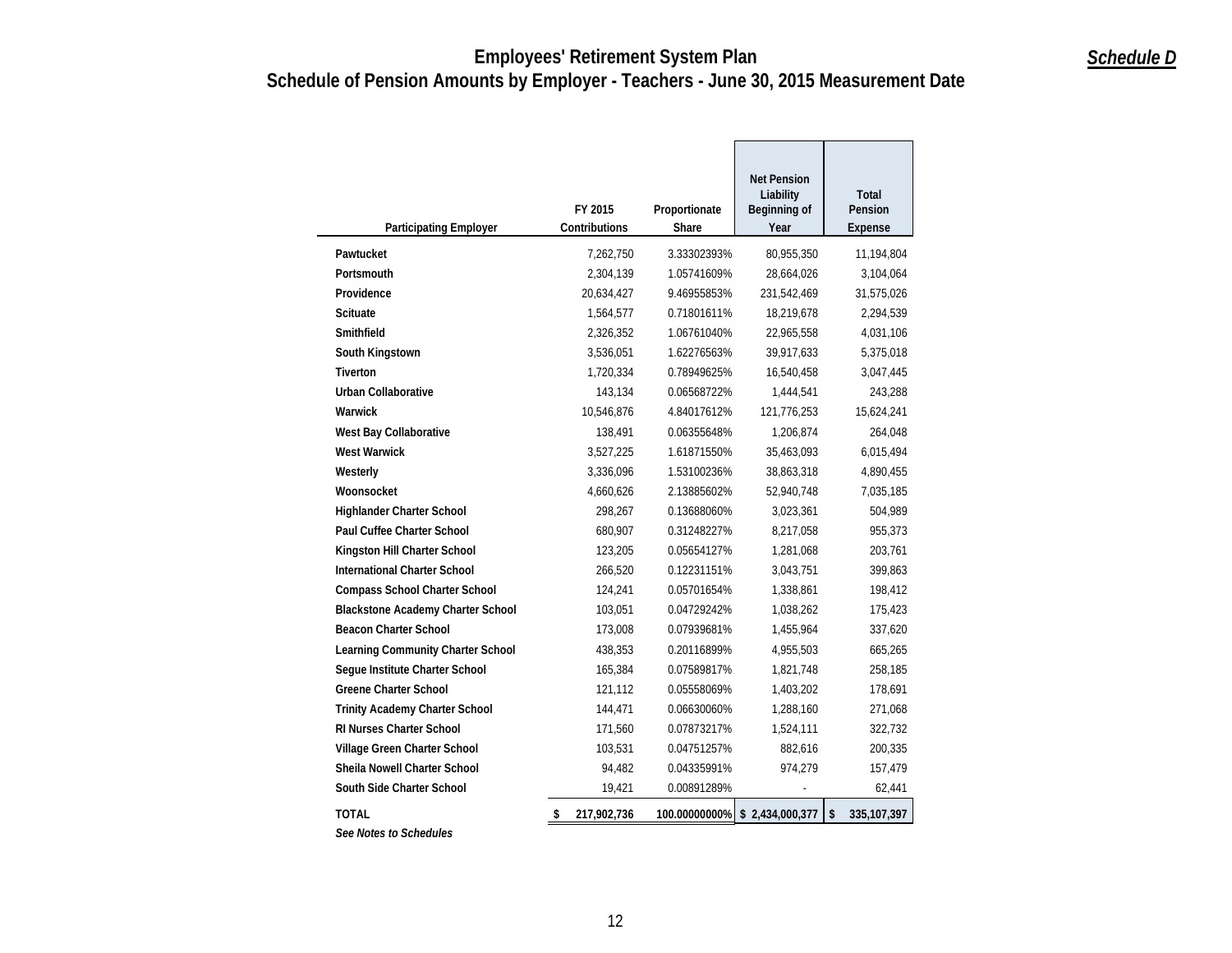|                               | Collective Deferred Outflows for Plan as a Whole<br><b>Unrecognized Current Year Deferred Outflow of Resources</b> |                                                       |                        |                                             |                                 |  |  |  |
|-------------------------------|--------------------------------------------------------------------------------------------------------------------|-------------------------------------------------------|------------------------|---------------------------------------------|---------------------------------|--|--|--|
|                               |                                                                                                                    | <b>Net Difference</b><br><b>Changes in Proportion</b> |                        |                                             |                                 |  |  |  |
|                               | <b>Differences</b>                                                                                                 |                                                       | <b>Between</b>         | and Differences                             |                                 |  |  |  |
|                               | <b>Between</b>                                                                                                     |                                                       | Projected              | <b>Between Employer</b>                     | Total                           |  |  |  |
|                               | Expected                                                                                                           |                                                       | and Actual             | Contributions                               | <b>Deferred</b>                 |  |  |  |
|                               | and Actual<br>Experience                                                                                           | Changes of<br>Assumptions                             | Investment<br>Earnings | and Proportionate<br>Share of Contributions | <b>Outflows</b><br>of Resources |  |  |  |
| <b>Participating Employer</b> |                                                                                                                    |                                                       |                        |                                             |                                 |  |  |  |
| <b>State of Rhode Island</b>  |                                                                                                                    |                                                       | \$<br>62,959,772       |                                             | \$<br>62,959,772                |  |  |  |
| Barrington                    |                                                                                                                    |                                                       | 2,250,835              | 1,656,855                                   | 3,907,690                       |  |  |  |
| <b>Bristol/Warren</b>         |                                                                                                                    |                                                       | 2,159,544              | 364,896                                     | 2,524,440                       |  |  |  |
| <b>Burrillville</b>           |                                                                                                                    |                                                       | 1,282,825              |                                             | 1,282,825                       |  |  |  |
| <b>Central Falls</b>          |                                                                                                                    |                                                       | 1,755,286              | 1,348,023                                   | 3,103,309                       |  |  |  |
| Chariho                       |                                                                                                                    |                                                       | 2,597,351              | 3,393,779                                   | 5,991,130                       |  |  |  |
| Coventry                      |                                                                                                                    |                                                       | 3,389,629              |                                             | 3,389,629                       |  |  |  |
| Cranston                      |                                                                                                                    |                                                       | 6,996,541              |                                             | 6,996,541                       |  |  |  |
| Cumberland                    |                                                                                                                    |                                                       | 2,631,193              | 576,537                                     | 3,207,730                       |  |  |  |
| <b>East Greenwich</b>         |                                                                                                                    |                                                       | 1,503,439              |                                             | 1,503,439                       |  |  |  |
| <b>East Providence</b>        |                                                                                                                    |                                                       | 3,064,774              | 1,153,693                                   | 4,218,467                       |  |  |  |
| <b>Exeter-West Greenwich</b>  |                                                                                                                    |                                                       | 1,297,916              |                                             | 1,297,916                       |  |  |  |
| Foster                        |                                                                                                                    |                                                       | 173,056                |                                             | 173,056                         |  |  |  |
| <b>Foster-Glocester</b>       |                                                                                                                    |                                                       | 814,289                |                                             | 814,289                         |  |  |  |
| Glocester                     |                                                                                                                    |                                                       | 380,637                | 442,730                                     | 823,367                         |  |  |  |
| Jamestown                     |                                                                                                                    |                                                       | 397,515                |                                             | 397,515                         |  |  |  |
| Johnston                      |                                                                                                                    |                                                       | 2,112,880              | 1,493,595                                   | 3,606,475                       |  |  |  |
| Lincoln                       |                                                                                                                    |                                                       | 2,373,223              |                                             | 2,373,223                       |  |  |  |
| <b>Little Compton</b>         |                                                                                                                    |                                                       | 192,999                |                                             | 192,999                         |  |  |  |
| Middletown                    |                                                                                                                    |                                                       | 1,593,510              |                                             | 1,593,510                       |  |  |  |
| Narragansett                  |                                                                                                                    |                                                       | 1,169,303              | 830,718                                     | 2,000,021                       |  |  |  |
| New Shoreham                  |                                                                                                                    |                                                       | 177,824                |                                             | 177,824                         |  |  |  |
| Newport                       |                                                                                                                    |                                                       | 1,575,420              |                                             | 1,575,420                       |  |  |  |
| North Kingstown               |                                                                                                                    |                                                       | 2,622,770              |                                             | 2,622,770                       |  |  |  |
| North Providence              |                                                                                                                    |                                                       | 2,244,956              | 5,343,920                                   | 7,588,876                       |  |  |  |
| <b>North Smithfield</b>       |                                                                                                                    |                                                       | 1,062,348              |                                             | 1,062,348                       |  |  |  |
| Northern RI Collaborative     |                                                                                                                    |                                                       | 260,119                | 240,504                                     | 500,623                         |  |  |  |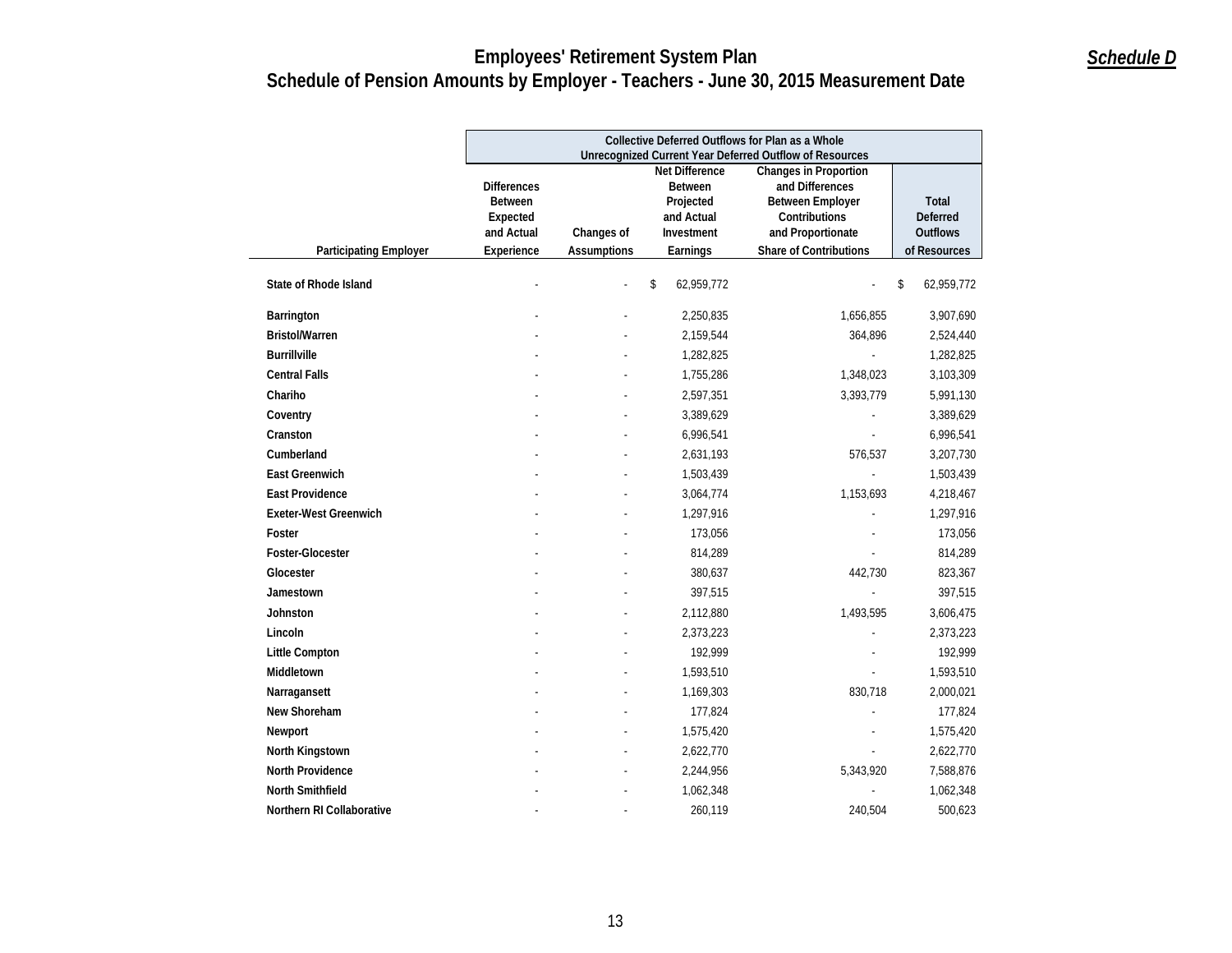|                                          |                                                                | Collective Deferred Outflows for Plan as a Whole |                                                         |                                                                                         |                                             |  |  |  |
|------------------------------------------|----------------------------------------------------------------|--------------------------------------------------|---------------------------------------------------------|-----------------------------------------------------------------------------------------|---------------------------------------------|--|--|--|
|                                          |                                                                |                                                  | Net Difference                                          | Unrecognized Current Year Deferred Outflow of Resources<br><b>Changes in Proportion</b> |                                             |  |  |  |
|                                          | <b>Differences</b><br><b>Between</b><br>Expected<br>and Actual | Changes of                                       | <b>Between</b><br>Projected<br>and Actual<br>Investment | and Differences<br><b>Between Employer</b><br>Contributions<br>and Proportionate        | Total<br><b>Deferred</b><br><b>Outflows</b> |  |  |  |
| <b>Participating Employer</b>            | Experience                                                     | <b>Assumptions</b>                               | Earnings                                                | Share of Contributions                                                                  | of Resources                                |  |  |  |
| Pawtucket                                |                                                                |                                                  | 5,170,128                                               | 165,587                                                                                 | 5,335,715                                   |  |  |  |
| Portsmouth                               |                                                                |                                                  | 1,640,245                                               |                                                                                         | 1,640,245                                   |  |  |  |
| Providence                               |                                                                |                                                  | 14,689,013                                              |                                                                                         | 14,689,013                                  |  |  |  |
| Scituate                                 |                                                                |                                                  | 1,113,774                                               |                                                                                         | 1,113,774                                   |  |  |  |
| Smithfield                               |                                                                |                                                  | 1,656,059                                               | 2,933,656                                                                               | 4,589,715                                   |  |  |  |
| South Kingstown                          |                                                                |                                                  | 2,517,206                                               |                                                                                         | 2,517,206                                   |  |  |  |
| <b>Tiverton</b>                          |                                                                |                                                  | 1,224,653                                               | 2,599,306                                                                               | 3,823,959                                   |  |  |  |
| <b>Urban Collaborative</b>               |                                                                |                                                  | 101,893                                                 | 149,871                                                                                 | 251,764                                     |  |  |  |
| Warwick                                  |                                                                |                                                  | 7,507,996                                               |                                                                                         | 7,507,996                                   |  |  |  |
| West Bay Collaborative                   |                                                                |                                                  | 98,588                                                  | 330,358                                                                                 | 428,946                                     |  |  |  |
| <b>West Warwick</b>                      |                                                                |                                                  | 2,510,923                                               | 3,823,795                                                                               | 6,334,718                                   |  |  |  |
| Westerly                                 |                                                                |                                                  | 2,374,864                                               |                                                                                         | 2,374,864                                   |  |  |  |
| Woonsocket                               |                                                                |                                                  | 3,317,756                                               |                                                                                         | 3,317,756                                   |  |  |  |
| <b>Highlander Charter School</b>         |                                                                |                                                  | 212,327                                                 | 299,491                                                                                 | 511,818                                     |  |  |  |
| <b>Paul Cuffee Charter School</b>        |                                                                |                                                  | 484,717                                                 |                                                                                         | 484,717                                     |  |  |  |
| Kingston Hill Charter School             |                                                                |                                                  | 87,706                                                  | 92,424                                                                                  | 180,130                                     |  |  |  |
| <b>International Charter School</b>      |                                                                |                                                  | 189,727                                                 |                                                                                         | 189,727                                     |  |  |  |
| Compass School Charter School            |                                                                |                                                  | 88,443                                                  | 47,522                                                                                  | 135,965                                     |  |  |  |
| <b>Blackstone Academy Charter School</b> |                                                                |                                                  | 73,359                                                  | 109,607                                                                                 | 182,966                                     |  |  |  |
| <b>Beacon Charter School</b>             |                                                                |                                                  | 123,159                                                 | 462,917                                                                                 | 586,076                                     |  |  |  |
| Learning Community Charter School        |                                                                |                                                  | 312,050                                                 |                                                                                         | 312,050                                     |  |  |  |
| Seque Institute Charter School           |                                                                |                                                  | 117,732                                                 | 24,880                                                                                  | 142,612                                     |  |  |  |
| <b>Greene Charter School</b>             |                                                                |                                                  | 86,216                                                  |                                                                                         | 86,216                                      |  |  |  |
| Trinity Academy Charter School           |                                                                |                                                  | 102,844                                                 | 316,279                                                                                 | 419,123                                     |  |  |  |
| RI Nurses Charter School                 |                                                                |                                                  | 122,128                                                 | 381,006                                                                                 | 503,134                                     |  |  |  |
| Village Green Charter School             |                                                                |                                                  | 73,701                                                  | 266,004                                                                                 | 339,705                                     |  |  |  |
| Sheila Nowell Charter School             |                                                                |                                                  | 67,259                                                  | 78,781                                                                                  | 146,040                                     |  |  |  |
| South Side Charter School                |                                                                |                                                  | 13,826                                                  | 210,731                                                                                 | 224,557                                     |  |  |  |
| <b>TOTAL</b>                             | ÷,                                                             | $\blacksquare$                                   | 155,118,246 \$<br>\$                                    | 29,137,465                                                                              | \$<br>184,255,711                           |  |  |  |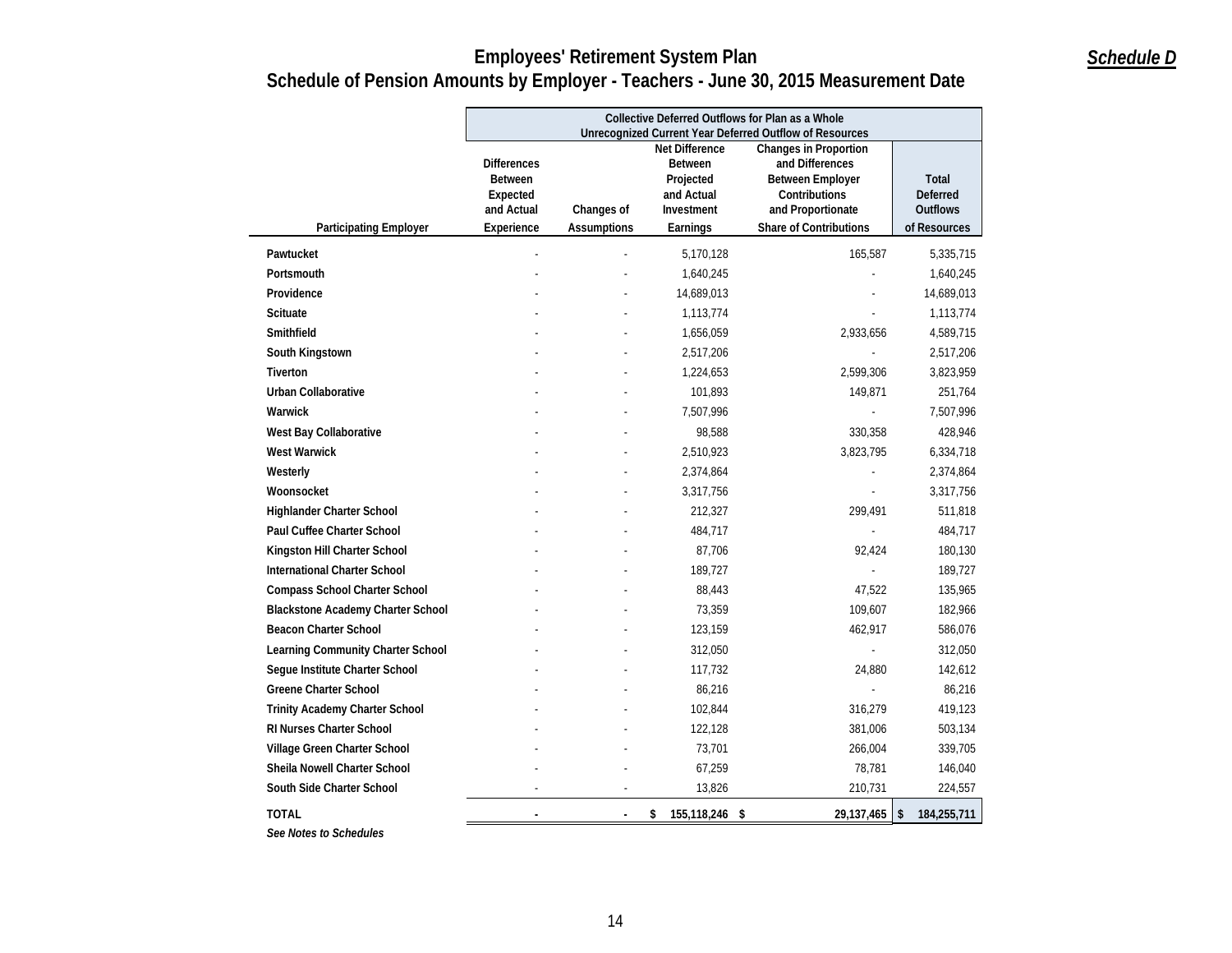|                               | Collective Deferred Inflows for Plan as a Whole<br>Unrecognized Current Year Deferred Inflow of Resources |                                                                                                                                                                                                                                                                                                                                                     |               |                     |                |                                                                |                                           |
|-------------------------------|-----------------------------------------------------------------------------------------------------------|-----------------------------------------------------------------------------------------------------------------------------------------------------------------------------------------------------------------------------------------------------------------------------------------------------------------------------------------------------|---------------|---------------------|----------------|----------------------------------------------------------------|-------------------------------------------|
| <b>Participating Employer</b> | <b>Differences</b><br><b>Between</b><br>Expected<br>and Actual<br>Experience                              | <b>Net Difference</b><br><b>Changes in Proportion</b><br><b>Between</b><br>and Differences<br>Projected<br><b>Between Employer</b><br>Total<br>and Actual<br>Contributions<br><b>Deferred</b><br><b>Inflows</b><br>Investment<br>and Proportionate<br>Changes of<br><b>Share of Contributions</b><br><b>Assumptions</b><br>Earnings<br>of Resources |               |                     |                | Total<br>Deferred<br>(Inflows) and<br>Outflows of<br>Resources | Ending<br><b>Net Pension</b><br>Liability |
| State of Rhode Island         | 7,275,769 \$<br>\$                                                                                        | 30,039,400 \$                                                                                                                                                                                                                                                                                                                                       | 63,802,734 \$ | 2,147,745 \$        | 103,265,648 \$ |                                                                | (40,305,876) \$ 1,117,395,495             |
|                               |                                                                                                           |                                                                                                                                                                                                                                                                                                                                                     |               |                     |                |                                                                |                                           |
| Barrington                    | 260,112                                                                                                   | 1,073,920                                                                                                                                                                                                                                                                                                                                           | 2,280,972     |                     | 3,615,004      | 292,686                                                        | 39,947,305                                |
| <b>Bristol/Warren</b>         | 249,562                                                                                                   | 1,030,363                                                                                                                                                                                                                                                                                                                                           | 2,188,458     | $\sim$              | 3,468,383      | (943, 943)                                                     | 38,327,085                                |
| <b>Burrillville</b>           | 148,246                                                                                                   | 612,062                                                                                                                                                                                                                                                                                                                                             | 1,300,001     | 2,323,487           | 4,383,796      | (3, 100, 971)                                                  | 22,767,283                                |
| <b>Central Falls</b>          | 202,845                                                                                                   | 837,483                                                                                                                                                                                                                                                                                                                                             | 1,778,788     |                     | 2,819,116      | 284,193                                                        | 31,152,413                                |
| Chariho                       | 300,156                                                                                                   | 1,239,249                                                                                                                                                                                                                                                                                                                                           | 2,632,127     | $\equiv$            | 4,171,532      | 1,819,598                                                      | 46,097,184                                |
| Coventry                      | 391,713                                                                                                   | 1,617,261                                                                                                                                                                                                                                                                                                                                           | 3,435,013     | 741,808             | 6,185,795      | (2,796,166)                                                    | 60,158,353                                |
| Cranston                      | 808,536                                                                                                   | 3,338,193                                                                                                                                                                                                                                                                                                                                           | 7,090,216     | 187,459             | 11,424,404     | (4, 427, 863)                                                  | 124,172,981                               |
| Cumberland                    | 304,066                                                                                                   | 1,255,396                                                                                                                                                                                                                                                                                                                                           | 2,666,421     | $\omega$            | 4,225,883      | (1,018,153)                                                    | 46,697,799                                |
| <b>East Greenwich</b>         | 173,741                                                                                                   | 717,321                                                                                                                                                                                                                                                                                                                                             | 1,523,568     | 310,184             | 2,724,814      | (1, 221, 375)                                                  | 26,682,681                                |
| <b>East Providence</b>        | 354,172                                                                                                   | 1,462,266                                                                                                                                                                                                                                                                                                                                           | 3,105,808     | $\omega$            | 4,922,246      | (703, 779)                                                     | 54,392,896                                |
| <b>Exeter-West Greenwich</b>  | 149.990                                                                                                   | 619,262                                                                                                                                                                                                                                                                                                                                             | 1,315,293     | 3,124,648           | 5,209,193      | (3,911,277)                                                    | 23,035,108                                |
| Foster                        | 19,999                                                                                                    | 82,569                                                                                                                                                                                                                                                                                                                                              | 175,373       | 338,583             | 616,524        | (443, 468)                                                     | 3,071,362                                 |
| Foster-Glocester              | 94,101                                                                                                    | 388,514                                                                                                                                                                                                                                                                                                                                             | 825,191       | 171,683             | 1,479,489      | (665, 200)                                                     | 14,451,813                                |
| Glocester                     | 43,987                                                                                                    | 181,610                                                                                                                                                                                                                                                                                                                                             | 385,734       | $\omega$            | 611,331        | 212,036                                                        | 6,755,465                                 |
| Jamestown                     | 45,938                                                                                                    | 189,663                                                                                                                                                                                                                                                                                                                                             | 402,837       | 534,354             | 1,172,792      | (775, 277)                                                     | 7,055,006                                 |
| Johnston                      | 244,169                                                                                                   | 1,008,098                                                                                                                                                                                                                                                                                                                                           | 2,141,169     | $\equiv$            | 3,393,436      | 213,039                                                        | 37,498,898                                |
| Lincoln                       | 274,255                                                                                                   | 1,132,313                                                                                                                                                                                                                                                                                                                                           | 2,404,998     | 2,552,791           | 6,364,357      | (3,991,134)                                                    | 42,119,410                                |
| <b>Little Compton</b>         | 22,303                                                                                                    | 92,084                                                                                                                                                                                                                                                                                                                                              | 195,583       | 1,529,512           | 1,839,482      | (1,646,483)                                                    | 3,425,297                                 |
| Middletown                    | 184,150                                                                                                   | 760,296                                                                                                                                                                                                                                                                                                                                             | 1,614,845     | 1,488,864           | 4,048,155      | (2,454,645)                                                    | 28,281,240                                |
| Narragansett                  | 135,127                                                                                                   | 557,898                                                                                                                                                                                                                                                                                                                                             | 1,184,959     | $\omega_{\rm{eff}}$ | 1,877,984      | 122,037                                                        | 20,752,519                                |
| New Shoreham                  | 20,550                                                                                                    | 84,843                                                                                                                                                                                                                                                                                                                                              | 180,205       | 153,015             | 438,613        | (260, 789)                                                     | 3,155,975                                 |
| Newport                       | 182,059                                                                                                   | 751,665                                                                                                                                                                                                                                                                                                                                             | 1,596,513     | 368,310             | 2,898,547      | (1, 323, 127)                                                  | 27,960,185                                |
| North Kingstown               | 303,093                                                                                                   | 1,251,377                                                                                                                                                                                                                                                                                                                                           | 2,657,886     | 727,775             | 4,940,131      | (2,317,361)                                                    | 46,548,312                                |
| <b>North Providence</b>       | 259,432                                                                                                   | 1,071,114                                                                                                                                                                                                                                                                                                                                           | 2,275,013     | $\omega$            | 3,605,559      | 3,983,317                                                      | 39,842,958                                |
| North Smithfield              | 122,767                                                                                                   | 506,868                                                                                                                                                                                                                                                                                                                                             | 1,076,572     | 415,463             | 2,121,670      | (1,059,322)                                                    | 18,854,306                                |
| Northern RI Collaborative     | 30,060                                                                                                    | 124,108                                                                                                                                                                                                                                                                                                                                             | 263,602       | $\sim$              | 417,770        | 82,853                                                         | 4,616,531                                 |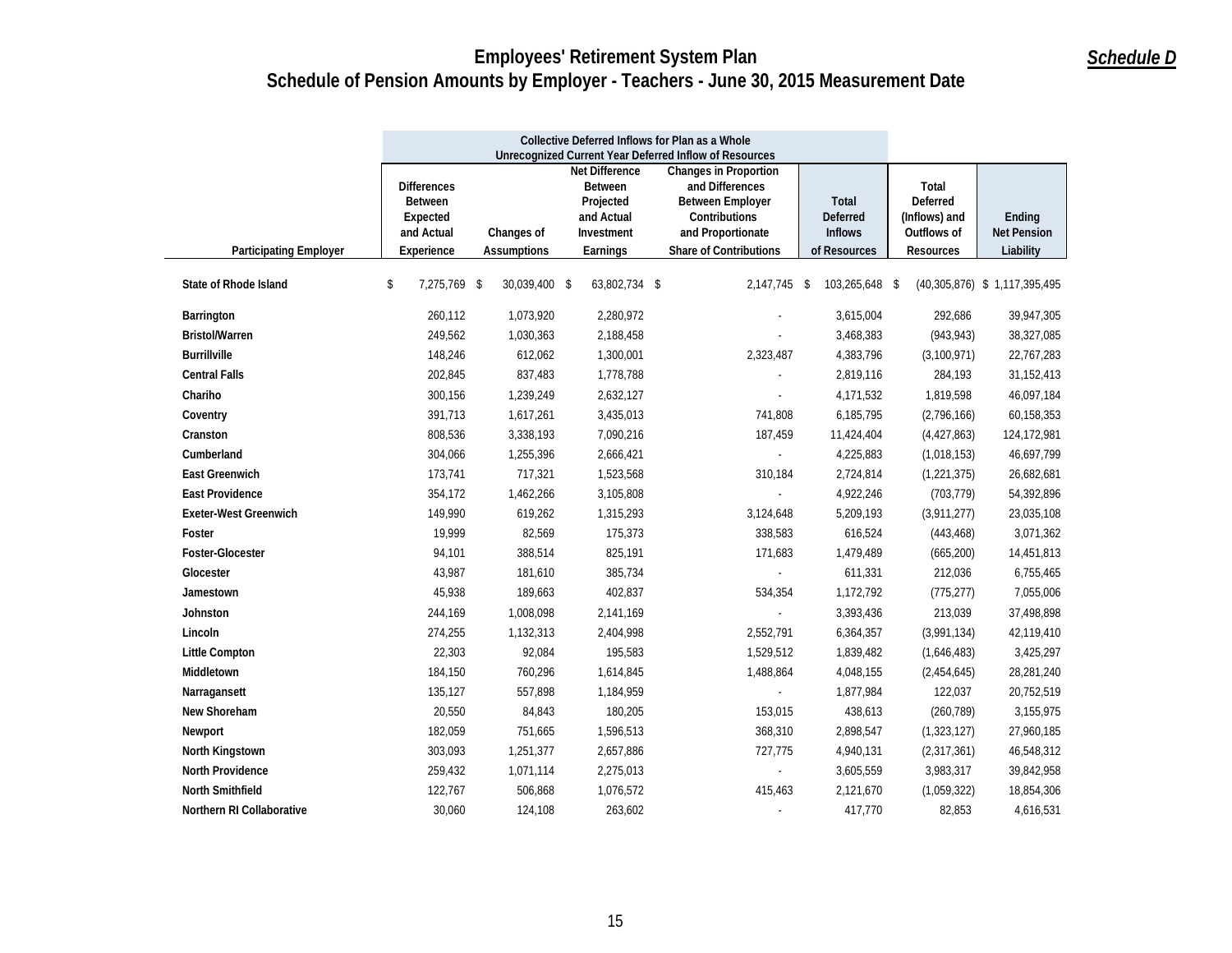|                                          | Collective Deferred Inflows for Plan as a Whole                                                                                                                                                                                                                                                                                                                                |               |                |                                                        |                                |                  |                                           |
|------------------------------------------|--------------------------------------------------------------------------------------------------------------------------------------------------------------------------------------------------------------------------------------------------------------------------------------------------------------------------------------------------------------------------------|---------------|----------------|--------------------------------------------------------|--------------------------------|------------------|-------------------------------------------|
|                                          |                                                                                                                                                                                                                                                                                                                                                                                |               |                | Unrecognized Current Year Deferred Inflow of Resources |                                |                  |                                           |
| <b>Participating Employer</b>            | <b>Net Difference</b><br><b>Changes in Proportion</b><br><b>Differences</b><br><b>Between</b><br>and Differences<br><b>Between Employer</b><br>Total<br><b>Between</b><br>Projected<br>Deferred<br>and Actual<br>Contributions<br><b>Deferred</b><br>(Inflows) and<br>Expected<br>and Actual<br>Investment<br>and Proportionate<br><b>Inflows</b><br>Outflows of<br>Changes of |               |                |                                                        |                                |                  | Ending<br><b>Net Pension</b><br>Liability |
|                                          | Experience                                                                                                                                                                                                                                                                                                                                                                     | Assumptions   | Earnings       | Share of Contributions                                 | of Resources                   | <b>Resources</b> |                                           |
| Pawtucket                                | 597,471                                                                                                                                                                                                                                                                                                                                                                        | 2,466,774     | 5,239,351      |                                                        | 8,303,596                      | (2,967,881)      | 91,758,238                                |
| Portsmouth                               | 189,550                                                                                                                                                                                                                                                                                                                                                                        | 782,595       | 1,662,206      | 2,842,764                                              | 5,477,115                      | (3,836,870)      | 29,110,693                                |
| Providence                               | 1,697,495                                                                                                                                                                                                                                                                                                                                                                      | 7,008,429     | 14,885,683     | 1,023,233                                              | 24,614,840                     | (9,925,827)      | 260,697,201                               |
| <b>Scituate</b>                          | 128,710                                                                                                                                                                                                                                                                                                                                                                        | 531,404       | 1,128,686      | 721,895                                                | 2,510,695                      | (1,396,921)      | 19,767,003                                |
| Smithfield                               | 191,378                                                                                                                                                                                                                                                                                                                                                                        | 790,139       | 1,678,231      |                                                        | 2,659,748                      | 1,929,967        | 29,391,343                                |
| South Kingstown                          | 290,894                                                                                                                                                                                                                                                                                                                                                                        | 1,201,010     | 2,550,908      | 407,505                                                | 4,450,317                      | (1,933,111)      | 44,674,781                                |
| Tiverton                                 | 141,524                                                                                                                                                                                                                                                                                                                                                                        | 584,307       | 1,241,049      |                                                        | 1,966,880                      | 1,857,079        | 21,734,853                                |
| Urban Collaborative                      | 11,775                                                                                                                                                                                                                                                                                                                                                                         | 48,615        | 103,257        |                                                        | 163,647                        | 88,117           | 1,808,371                                 |
| Warwick                                  | 867,641                                                                                                                                                                                                                                                                                                                                                                        | 3,582,219     | 7,608,520      | 3,852,840                                              | 15,911,220                     | (8,403,224)      | 133,250,179                               |
| West Bay Collaborative                   | 11,393                                                                                                                                                                                                                                                                                                                                                                         | 47,038        | 99,908         |                                                        | 158,339                        | 270,607          | 1,749,712                                 |
| <b>West Warwick</b>                      | 290,168                                                                                                                                                                                                                                                                                                                                                                        | 1,198,013     | 2,544,542      |                                                        | 4,032,723                      | 2,301,995        | 44,563,281                                |
| Westerly                                 | 274,445                                                                                                                                                                                                                                                                                                                                                                        | 1,133,096     | 2,406,661      | 1,552,964                                              | 5,367,166                      | (2,992,302)      | 42,148,536                                |
| Woonsocket                               | 383,407                                                                                                                                                                                                                                                                                                                                                                        | 1,582,969     | 3,362,177      | 855,773                                                | 6,184,326                      | (2,866,570)      | 58,882,764                                |
| Highlander Charter School                | 24,537                                                                                                                                                                                                                                                                                                                                                                         | 101,305       | 215,170        | $\sim$                                                 | 341,012                        | 170,806          | 3,768,327                                 |
| Paul Cuffee Charter School               | 56,015                                                                                                                                                                                                                                                                                                                                                                         | 231,268       | 491,207        | 593,745                                                | 1,372,235                      | (887, 518)       | 8,602,645                                 |
| Kingston Hill Charter School             | 10,135                                                                                                                                                                                                                                                                                                                                                                         | 41,846        | 88,880         | $\sim$                                                 | 140,861                        | 39,269           | 1,556,583                                 |
| <b>International Charter School</b>      | 21,925                                                                                                                                                                                                                                                                                                                                                                         | 90,523        | 192,268        | 64,780                                                 | 369,496                        | (179, 769)       | 3,367,239                                 |
| <b>Compass School Charter School</b>     | 10,221                                                                                                                                                                                                                                                                                                                                                                         | 42,198        | 89,627         |                                                        | 142,046                        | (6,081)          | 1,569,667                                 |
| <b>Blackstone Academy Charter School</b> | 8,478                                                                                                                                                                                                                                                                                                                                                                          | 35,001        | 74,341         |                                                        | 117,820                        | 65,146           | 1,301,962                                 |
| <b>Beacon Charter School</b>             | 14,233                                                                                                                                                                                                                                                                                                                                                                         | 58,762        | 124,808        | $\sim$                                                 | 197,803                        | 388,273          | 2,185,796                                 |
| Learning Community Charter School        | 36,061                                                                                                                                                                                                                                                                                                                                                                         | 148,885       | 316,228        | 57,359                                                 | 558,533                        | (246, 483)       | 5,538,188                                 |
| Seque Institute Charter School           | 13,605                                                                                                                                                                                                                                                                                                                                                                         | 56,172        | 119,308        | $\omega$                                               | 189,085                        | (46, 473)        | 2,089,479                                 |
| <b>Greene Charter School</b>             | 9,963                                                                                                                                                                                                                                                                                                                                                                          | 41,135        | 87,370         | 48,926                                                 | 187,394                        | (101, 178)       | 1,530,138                                 |
| <b>Trinity Academy Charter School</b>    | 11,885                                                                                                                                                                                                                                                                                                                                                                         | 49,069        | 104,221        | $\omega$                                               | 165,175                        | 253,948          | 1,825,257                                 |
| RI Nurses Charter School                 | 14,113                                                                                                                                                                                                                                                                                                                                                                         | 58,270        | 123,763        |                                                        | 196,146                        | 306,988          | 2,167,499                                 |
| Village Green Charter School             | 8,517                                                                                                                                                                                                                                                                                                                                                                          | 35,164        | 74,687         |                                                        | 118,368                        | 221,337          | 1,308,022                                 |
| Sheila Nowell Charter School             | 7,773                                                                                                                                                                                                                                                                                                                                                                          | 32,091        | 68,160         |                                                        | 108,024                        | 38,016           | 1,193,699                                 |
| South Side Charter School                | 1.598                                                                                                                                                                                                                                                                                                                                                                          | 6,596         | 14,011         |                                                        | 22,205                         | 202,352          | 245,372                                   |
| <b>TOTAL</b>                             | 17,925,808 \$                                                                                                                                                                                                                                                                                                                                                                  | 74,010,089 \$ | 157,195,107 \$ |                                                        | $29,137,465$ \$ 278,268,469 \$ |                  | $(94, 012, 758)$ \$ 2,753,002,688         |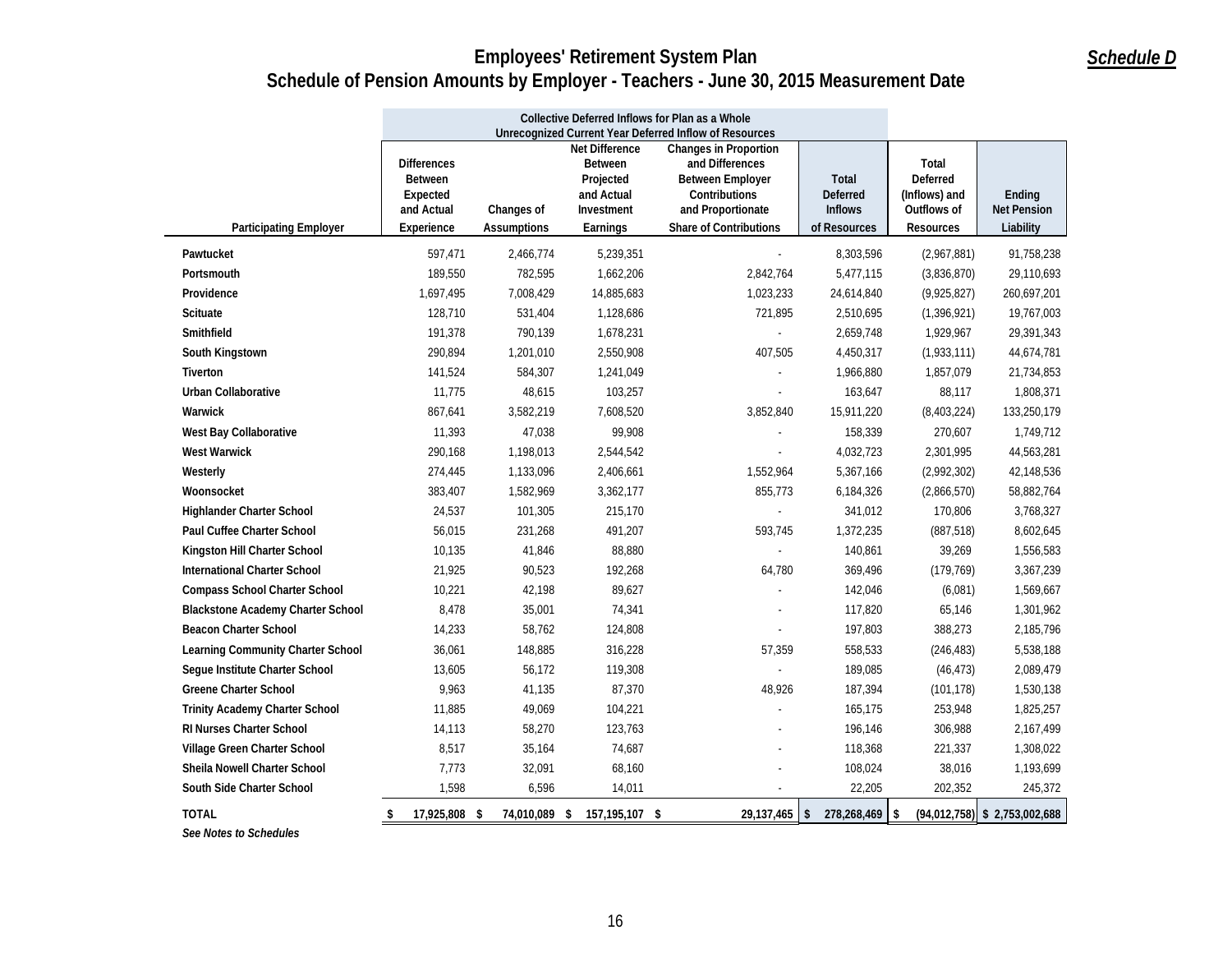|                               | Recognition of Existing Deferred Outflows (Inflows) of Resources for<br><b>Future Years Ending June 30</b> |                   |                   |                 |                  |             |  |  |  |
|-------------------------------|------------------------------------------------------------------------------------------------------------|-------------------|-------------------|-----------------|------------------|-------------|--|--|--|
| <b>Participating Employer</b> | 2017                                                                                                       | 2018              | 2019              | 2020            | 2021             | Thereafter  |  |  |  |
| <b>State of Rhode Island</b>  | \$<br>$(11,938,809)$ \$                                                                                    | $(11,938,809)$ \$ | $(11,938,809)$ \$ | 9,328,774<br>\$ | $(6,411,173)$ \$ | (7,407,050) |  |  |  |
| Barrington                    | (158, 841)                                                                                                 | (158, 841)        | (158, 841)        | 601,483         | 38,774           | 128,952     |  |  |  |
| <b>Bristol/Warren</b>         | (341, 715)                                                                                                 | (341, 715)        | (341, 715)        | 387,771         | (152, 115)       | (154, 454)  |  |  |  |
| <b>Burrillville</b>           | (595, 643)                                                                                                 | (595, 643)        | (595, 643)        | (162, 309)      | (483, 015)       | (668, 718)  |  |  |  |
| <b>Central Falls</b>          | (115, 223)                                                                                                 | (115, 223)        | (115, 223)        | 477,706         | 38,884           | 113,272     |  |  |  |
| Chariho                       | 45,760                                                                                                     | 45,760            | 45,760            | 923,135         | 273,797          | 485,386     |  |  |  |
| Coventry                      | (739, 552)                                                                                                 | (739, 552)        | (739, 552)        | 405,452         | (441, 955)       | (541,007)   |  |  |  |
| Cranston                      | (1,318,809)                                                                                                | (1,318,809)       | (1,318,809)       | 1,044,596       | (704, 539)       | (811, 493)  |  |  |  |
| Cumberland                    | (395, 951)                                                                                                 | (395, 951)        | (395, 951)        | 492,856         | (164, 942)       | (158, 214)  |  |  |  |
| <b>East Greenwich</b>         | (325, 109)                                                                                                 | (325, 109)        | (325, 109)        | 182,747         | (193, 113)       | (235,682)   |  |  |  |
| <b>East Providence</b>        | (386, 669)                                                                                                 | (386, 669)        | (386, 669)        | 648,600         | (117, 593)       | (74, 779)   |  |  |  |
| <b>Exeter-West Greenwich</b>  | (722, 264)                                                                                                 | (722, 264)        | (722, 264)        | (283, 833)      | (608, 311)       | (852, 341)  |  |  |  |
| Foster                        | (84, 239)                                                                                                  | (84, 239)         | (84, 239)         | (25, 782)       | (69,046)         | (95, 923)   |  |  |  |
| Foster-Glocester              | (176, 655)                                                                                                 | (176, 655)        | (176, 655)        | 98,409          | (105, 163)       | (128, 481)  |  |  |  |
| Glocester                     | (1,738)                                                                                                    | (1,738)           | (1,738)           | 126,840         | 31,681           | 58,729      |  |  |  |
| Jamestown                     | (155, 880)                                                                                                 | (155, 880)        | (155, 880)        | (21,601)        | (120,980)        | (165, 056)  |  |  |  |
| <b>Johnston</b>               | (158, 645)                                                                                                 | (158, 645)        | (158, 645)        | 555,078         | 26,858           | 107,038     |  |  |  |
| Lincoln                       | (832, 106)                                                                                                 | (832, 106)        | (832, 106)        | (30, 440)       | (623, 746)       | (840, 630)  |  |  |  |
| Little Compton                | (272,002)                                                                                                  | (272,002)         | (272,002)         | (206, 808)      | (255, 057)       | (368, 612)  |  |  |  |
| Middletown                    | (523,907)                                                                                                  | (523,907)         | (523,907)         | 14,374          | (384,003)        | (513, 295)  |  |  |  |
| Narragansett                  | (87, 157)                                                                                                  | (87, 157)         | (87, 157)         | 307,829         | 15,503           | 60,176      |  |  |  |
| New Shoreham                  | (56, 434)                                                                                                  | (56, 434)         | (56, 434)         | 3,634           | (40, 822)        | (54, 299)   |  |  |  |
| Newport                       | (347, 364)                                                                                                 | (347, 364)        | (347, 364)        | 184,807         | (209, 048)       | (256, 794)  |  |  |  |
| North Kingstown               | (596, 010)                                                                                                 | (596, 010)        | (596, 010)        | 289,951         | (365, 741)       | (453, 541)  |  |  |  |
| <b>North Providence</b>       | 412,166                                                                                                    | 412,166           | 412,166           | 1,170,503       | 609,264          | 967,052     |  |  |  |
| North Smithfield              | (260, 067)                                                                                                 | (260, 067)        | (260, 067)        | 98,790          | (166, 797)       | (211, 114)  |  |  |  |
| Northern RI Collaborative     | (10, 778)                                                                                                  | (10, 778)         | (10, 778)         | 77,090          | 12,060           | 26,037      |  |  |  |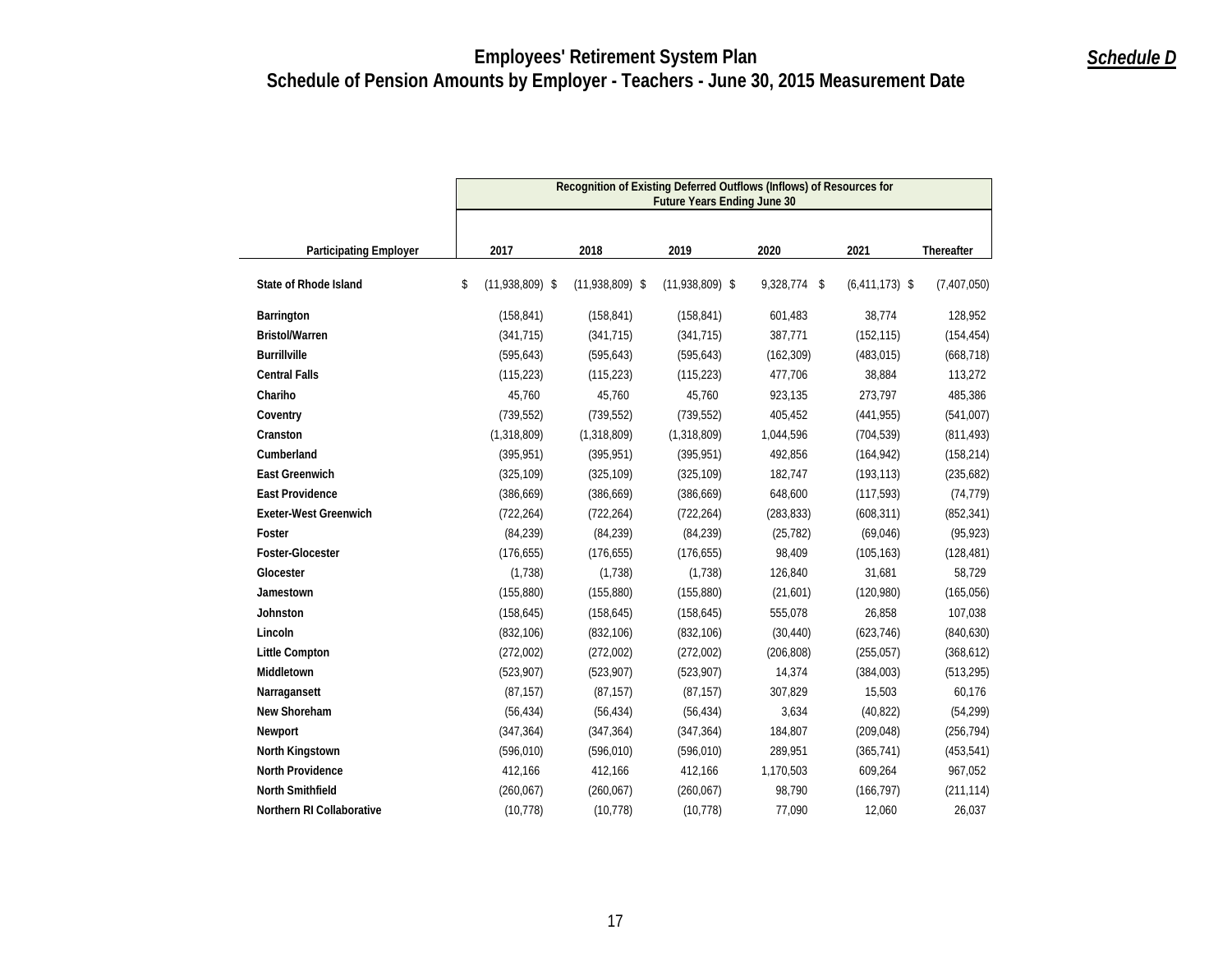|                                          | Recognition of Existing Deferred Outflows (Inflows) of Resources for<br><b>Future Years Ending June 30</b> |                   |                     |               |                   |                |  |  |  |
|------------------------------------------|------------------------------------------------------------------------------------------------------------|-------------------|---------------------|---------------|-------------------|----------------|--|--|--|
| <b>Participating Employer</b>            | 2017                                                                                                       | 2018              | 2019                | 2020          | 2021              | Thereafter     |  |  |  |
| Pawtucket                                | (927, 534)                                                                                                 | (927, 534)        | (927, 534)          | 818,917       | (473, 615)        | (530, 581)     |  |  |  |
| Portsmouth                               | (741, 801)                                                                                                 | (741, 801)        | (741, 801)          | (187, 732)    | (597, 794)        | (825, 941)     |  |  |  |
| Providence                               | (2,866,128)                                                                                                | (2,866,128)       | (2,866,128)         | 2,095,766     | (1,576,487)       | (1,846,722)    |  |  |  |
| Scituate                                 | (316, 914)                                                                                                 | (316, 914)        | (316, 914)          | 59,315        | (219, 128)        | (286, 366)     |  |  |  |
| Smithfield                               | 148,167                                                                                                    | 148,167           | 148,167             | 707,577       | 293,562           | 484,327        |  |  |  |
| South Kingstown                          | (527, 044)                                                                                                 | (527, 044)        | (527, 044)          | 323,258       | (306, 043)        | (369, 194)     |  |  |  |
| Tiverton                                 | 176,017                                                                                                    | 176,017           | 176,017             | 589,700       | 283,537           | 455,791        |  |  |  |
| <b>Urban Collaborative</b>               | 4,382                                                                                                      | 4,382             | 4,382               | 38,801        | 13,328            | 22,842         |  |  |  |
| Warwick                                  | (1,979,669)                                                                                                | (1,979,669)       | (1,979,669)         | 556,504       | (1,320,495)       | (1,700,226)    |  |  |  |
| West Bay Collaborative                   | 32,890                                                                                                     | 32,890            | 32,890              | 66,193        | 41,546            | 64,198         |  |  |  |
| <b>West Warwick</b>                      | 128,163                                                                                                    | 128,163           | 128,163             | 976,343       | 348,613           | 592,550        |  |  |  |
| Westerly                                 | (677, 861)                                                                                                 | (677, 861)        | (677, 861)          | 124,359       | (469, 357)        | (613, 721)     |  |  |  |
| Woonsocket                               | (743, 918)                                                                                                 | (743, 918)        | (743, 918)          | 376,807       | (452, 632)        | (558, 991)     |  |  |  |
| Highlander Charter School                | 7,150                                                                                                      | 7,150             | 7,150               | 78,873        | 25,791            | 44,692         |  |  |  |
| Paul Cuffee Charter School               | (181, 137)                                                                                                 | (181, 137)        | (181, 137)          | (17, 401)     | (138, 581)        | (188, 125)     |  |  |  |
| Kingston Hill Charter School             | (1,883)                                                                                                    | (1,883)           | (1,883)             | 27,744        | 5,817             | 11,357         |  |  |  |
| <b>International Charter School</b>      | (44,990)                                                                                                   | (44,990)          | (44,990)            | 19,099        | (28, 332)         | (35,566)       |  |  |  |
| <b>Compass School Charter School</b>     | (8,959)                                                                                                    | (8,959)           | (8,959)             | 20,917        | (1, 194)          | 1,073          |  |  |  |
| <b>Blackstone Academy Charter School</b> | 3,418                                                                                                      | 3,418             | 3,418               | 28,198        | 9,859             | 16,835         |  |  |  |
| <b>Beacon Charter School</b>             | 48,850                                                                                                     | 48,850            | 48,850              | 90,453        | 59,663            | 91,607         |  |  |  |
| Learning Community Charter School        | (66, 393)                                                                                                  | (66, 393)         | (66, 393)           | 39,016        | (38,996)          | (47, 324)      |  |  |  |
| Segue Institute Charter School           | (17, 858)                                                                                                  | (17, 858)         | (17, 858)           | 21,911        | (7, 522)          | (7, 288)       |  |  |  |
| <b>Greene Charter School</b>             | (23, 457)                                                                                                  | (23, 457)         | (23, 457)           | 5,666         | (15,888)          | (20, 585)      |  |  |  |
| <b>Trinity Academy Charter School</b>    | 29,928                                                                                                     | 29,928            | 29,928              | 64,669        | 38,958            | 60,537         |  |  |  |
| RI Nurses Charter School                 | 36,378                                                                                                     | 36,378            | 36,378              | 77,633        | 47,101            | 73,120         |  |  |  |
| Village Green Charter School             | 27,530                                                                                                     | 27,530            | 27,530              | 52,426        | 34,001            | 52,320         |  |  |  |
| Sheila Nowell Charter School             | (222)                                                                                                      | (222)             | (222)               | 22,497        | 5,683             | 10,502         |  |  |  |
| South Side Charter School                | 30,025                                                                                                     | 30,025            | 30,025              | 34,695        | 31,239            | 46,343         |  |  |  |
| <b>TOTAL</b>                             | $(28,596,511)$ \$<br>\$                                                                                    | $(28,596,511)$ \$ | $(28, 596, 511)$ \$ | 23,801,856 \$ | $(14,977,704)$ \$ | (17, 047, 377) |  |  |  |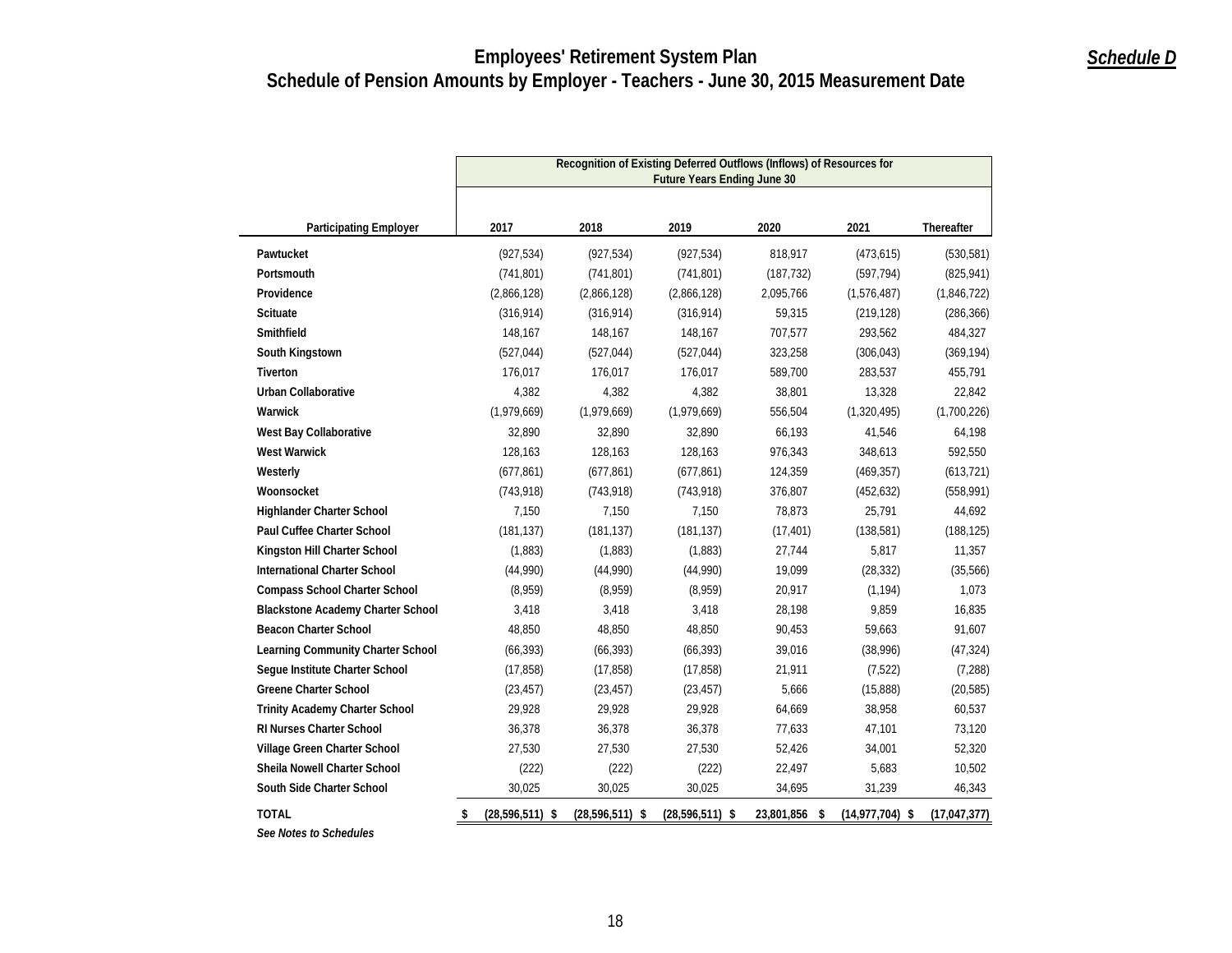|                               | 1% Lower            | Discount Rate Sensitivity - Ending Net Pension Liability | 1% Higher         |
|-------------------------------|---------------------|----------------------------------------------------------|-------------------|
| <b>Participating Employer</b> | 6.50%               | 7.50%                                                    | 8.50%             |
| State of Rhode Island         | \$<br>1,401,204,966 | 1,117,395,495<br>\$                                      | 885,057,272<br>\$ |
| Barrington                    | 50,093,599          | 39,947,305                                               | 31,641,127        |
| <b>Bristol/Warren</b>         | 48,061,857          | 38,327,085                                               | 30,357,797        |
| <b>Burrillville</b>           | 28,549,990          | 22,767,283                                               | 18,033,319        |
| <b>Central Falls</b>          | 39,064,876          | 31,152,413                                               | 24,674,943        |
| Chariho                       | 57,805,498          | 46,097,184                                               | 36,512,272        |
| Coventry                      | 75,438,091          | 60,158,353                                               | 47,649,725        |
| Cranston                      | 155,711,920         | 124,172,981                                              | 98,353,895        |
| Cumberland                    | 58,558,664          | 46,697,799                                               | 36,988,002        |
| <b>East Greenwich</b>         | 33,459,868          | 26,682,681                                               | 21,134,595        |
| <b>East Providence</b>        | 68,208,254          | 54,392,896                                               | 43,083,070        |
| <b>Exeter-West Greenwich</b>  | 28,885,841          | 23,035,108                                               | 18,245,456        |
| Foster                        | 3,851,464           | 3,071,362                                                | 2,432,739         |
| Foster-Glocester              | 18,122,458          | 14,451,813                                               | 11,446,871        |
| Glocester                     | 8,471,299           | 6,755,465                                                | 5,350,812         |
| Jamestown                     | 8,846,921           | 7,055,006                                                | 5,588,070         |
| <b>Johnston</b>               | 47,023,316          | 37,498,898                                               | 29,701,813        |
| Lincoln                       | 52,817,401          | 42,119,410                                               | 33,361,590        |
| <b>Little Compton</b>         | 4,295,295           | 3,425,297                                                | 2,713,081         |
| Middletown                    | 35,464,448          | 28,281,240                                               | 22,400,768        |
| Narragansett                  | 26,023,491          | 20,752,519                                               | 16,437,481        |
| New Shoreham                  | 3,957,567           | 3,155,975                                                | 2,499,758         |
| Newport                       | 35,061,848          | 27,960,185                                               | 22,146,470        |
| North Kingstown               | 58,371,209          | 46,548,312                                               | 36,869,598        |
| <b>North Providence</b>       | 49,962,749          | 39,842,958                                               | 31,558,477        |
| <b>North Smithfield</b>       | 23,643,148          | 18,854,306                                               | 14,933,961        |
| Northern RI Collaborative     | 5,789,092           | 4,616,531                                                | 3,656,623         |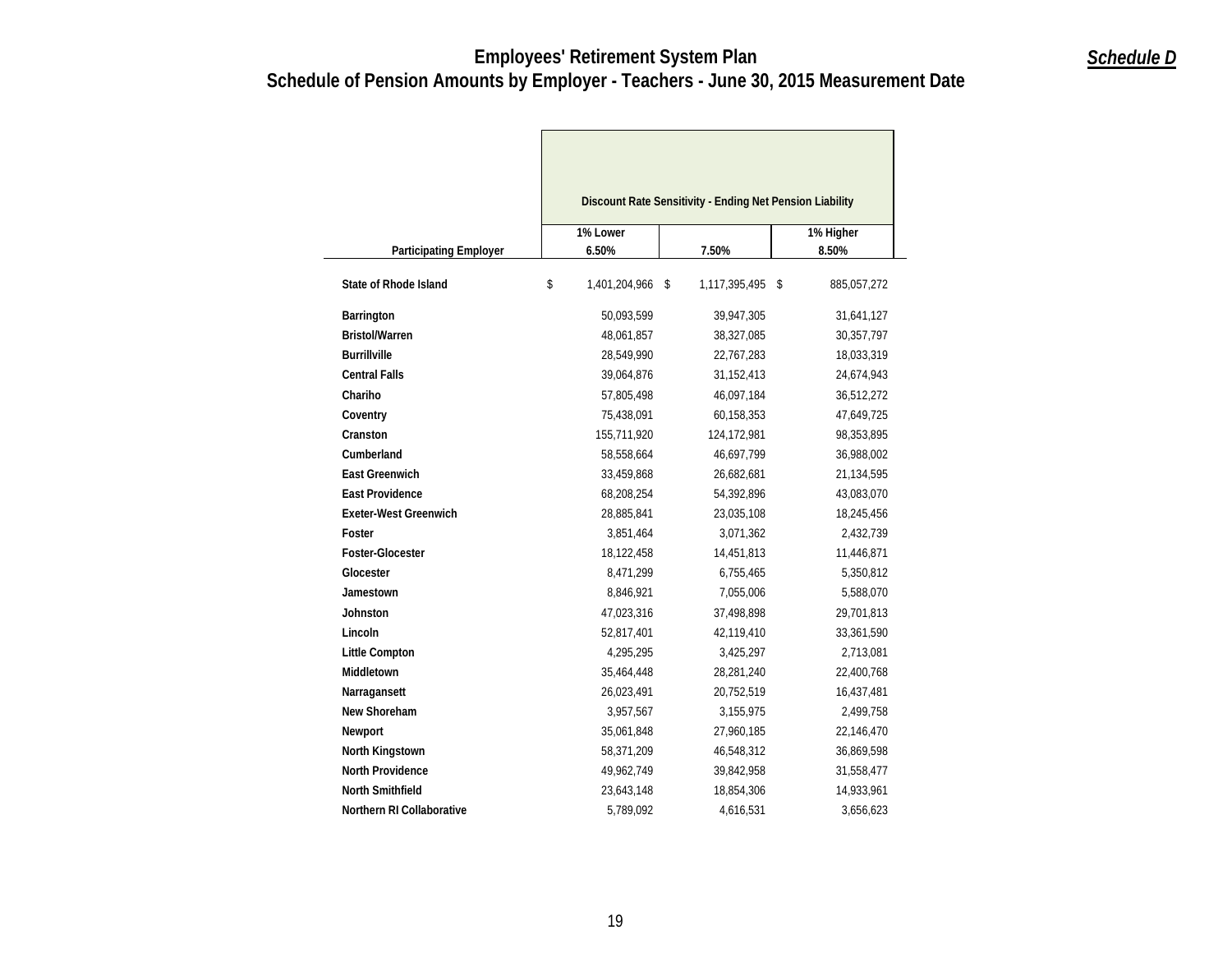Г

| 1% Lower<br>1% Higher<br>6.50%<br>8.50%<br><b>Participating Employer</b><br>7.50%<br>115,064,093<br>Pawtucket<br>91,758,238<br>Portsmouth<br>36,504,576<br>29,110,693<br>Providence<br>326,912,194<br>260,697,201<br><b>Scituate</b><br>24,787,663<br>19,767,003<br>Smithfield<br>36,856,508<br>29,391,343<br>South Kingstown<br>56,021,817<br>44,674,781<br><b>Tiverton</b><br>27,255,331<br>21,734,853<br><b>Urban Collaborative</b><br>2,267,682<br>1,808,371<br>Warwick<br>167,094,653<br>133,250,179<br>West Bay Collaborative<br>2,194,124<br>1,749,712<br><b>West Warwick</b><br>44,563,281<br>55,881,996<br>Westerly<br>52,853,925<br>42,148,536<br>Woonsocket<br>73,838,512<br>58,882,764<br><b>Highlander Charter School</b><br>4,725,451<br>3,768,327<br><b>Paul Cuffee Charter School</b><br>10,787,648<br>8,602,645<br>Kingston Hill Charter School<br>1,951,942<br>1,556,583<br><b>International Charter School</b><br>4,222,491<br>3,367,239<br><b>Compass School Charter School</b><br>1,968,350<br>1,569,667<br><b>Blackstone Academy Charter School</b><br>1,632,650<br>1,301,962<br><b>Beacon Charter School</b><br>2,740,971<br>2,185,796<br>Learning Community Charter School<br>6,944,843<br>5,538,188<br>Seque Institute Charter School<br>2,620,190<br>2,089,479 |             |
|------------------------------------------------------------------------------------------------------------------------------------------------------------------------------------------------------------------------------------------------------------------------------------------------------------------------------------------------------------------------------------------------------------------------------------------------------------------------------------------------------------------------------------------------------------------------------------------------------------------------------------------------------------------------------------------------------------------------------------------------------------------------------------------------------------------------------------------------------------------------------------------------------------------------------------------------------------------------------------------------------------------------------------------------------------------------------------------------------------------------------------------------------------------------------------------------------------------------------------------------------------------------------------------|-------------|
|                                                                                                                                                                                                                                                                                                                                                                                                                                                                                                                                                                                                                                                                                                                                                                                                                                                                                                                                                                                                                                                                                                                                                                                                                                                                                          |             |
|                                                                                                                                                                                                                                                                                                                                                                                                                                                                                                                                                                                                                                                                                                                                                                                                                                                                                                                                                                                                                                                                                                                                                                                                                                                                                          |             |
|                                                                                                                                                                                                                                                                                                                                                                                                                                                                                                                                                                                                                                                                                                                                                                                                                                                                                                                                                                                                                                                                                                                                                                                                                                                                                          | 72,679,097  |
|                                                                                                                                                                                                                                                                                                                                                                                                                                                                                                                                                                                                                                                                                                                                                                                                                                                                                                                                                                                                                                                                                                                                                                                                                                                                                          | 23,057,754  |
|                                                                                                                                                                                                                                                                                                                                                                                                                                                                                                                                                                                                                                                                                                                                                                                                                                                                                                                                                                                                                                                                                                                                                                                                                                                                                          | 206,490,857 |
|                                                                                                                                                                                                                                                                                                                                                                                                                                                                                                                                                                                                                                                                                                                                                                                                                                                                                                                                                                                                                                                                                                                                                                                                                                                                                          | 15,656,882  |
|                                                                                                                                                                                                                                                                                                                                                                                                                                                                                                                                                                                                                                                                                                                                                                                                                                                                                                                                                                                                                                                                                                                                                                                                                                                                                          | 23,280,049  |
|                                                                                                                                                                                                                                                                                                                                                                                                                                                                                                                                                                                                                                                                                                                                                                                                                                                                                                                                                                                                                                                                                                                                                                                                                                                                                          | 35,385,627  |
|                                                                                                                                                                                                                                                                                                                                                                                                                                                                                                                                                                                                                                                                                                                                                                                                                                                                                                                                                                                                                                                                                                                                                                                                                                                                                          | 17,215,561  |
|                                                                                                                                                                                                                                                                                                                                                                                                                                                                                                                                                                                                                                                                                                                                                                                                                                                                                                                                                                                                                                                                                                                                                                                                                                                                                          | 1,432,359   |
|                                                                                                                                                                                                                                                                                                                                                                                                                                                                                                                                                                                                                                                                                                                                                                                                                                                                                                                                                                                                                                                                                                                                                                                                                                                                                          | 105,543,686 |
|                                                                                                                                                                                                                                                                                                                                                                                                                                                                                                                                                                                                                                                                                                                                                                                                                                                                                                                                                                                                                                                                                                                                                                                                                                                                                          | 1,385,897   |
|                                                                                                                                                                                                                                                                                                                                                                                                                                                                                                                                                                                                                                                                                                                                                                                                                                                                                                                                                                                                                                                                                                                                                                                                                                                                                          | 35,297,311  |
|                                                                                                                                                                                                                                                                                                                                                                                                                                                                                                                                                                                                                                                                                                                                                                                                                                                                                                                                                                                                                                                                                                                                                                                                                                                                                          | 33,384,660  |
|                                                                                                                                                                                                                                                                                                                                                                                                                                                                                                                                                                                                                                                                                                                                                                                                                                                                                                                                                                                                                                                                                                                                                                                                                                                                                          | 46,639,367  |
|                                                                                                                                                                                                                                                                                                                                                                                                                                                                                                                                                                                                                                                                                                                                                                                                                                                                                                                                                                                                                                                                                                                                                                                                                                                                                          | 2,984,785   |
|                                                                                                                                                                                                                                                                                                                                                                                                                                                                                                                                                                                                                                                                                                                                                                                                                                                                                                                                                                                                                                                                                                                                                                                                                                                                                          | 6,813,911   |
|                                                                                                                                                                                                                                                                                                                                                                                                                                                                                                                                                                                                                                                                                                                                                                                                                                                                                                                                                                                                                                                                                                                                                                                                                                                                                          | 1,232,925   |
|                                                                                                                                                                                                                                                                                                                                                                                                                                                                                                                                                                                                                                                                                                                                                                                                                                                                                                                                                                                                                                                                                                                                                                                                                                                                                          | 2,667,095   |
|                                                                                                                                                                                                                                                                                                                                                                                                                                                                                                                                                                                                                                                                                                                                                                                                                                                                                                                                                                                                                                                                                                                                                                                                                                                                                          | 1,243,289   |
|                                                                                                                                                                                                                                                                                                                                                                                                                                                                                                                                                                                                                                                                                                                                                                                                                                                                                                                                                                                                                                                                                                                                                                                                                                                                                          | 1,031,247   |
|                                                                                                                                                                                                                                                                                                                                                                                                                                                                                                                                                                                                                                                                                                                                                                                                                                                                                                                                                                                                                                                                                                                                                                                                                                                                                          | 1,731,307   |
|                                                                                                                                                                                                                                                                                                                                                                                                                                                                                                                                                                                                                                                                                                                                                                                                                                                                                                                                                                                                                                                                                                                                                                                                                                                                                          | 4,386,641   |
|                                                                                                                                                                                                                                                                                                                                                                                                                                                                                                                                                                                                                                                                                                                                                                                                                                                                                                                                                                                                                                                                                                                                                                                                                                                                                          | 1,655,017   |
| <b>Greene Charter School</b><br>1,918,780<br>1,530,138                                                                                                                                                                                                                                                                                                                                                                                                                                                                                                                                                                                                                                                                                                                                                                                                                                                                                                                                                                                                                                                                                                                                                                                                                                   | 1,211,979   |
| Trinity Academy Charter School<br>2,288,858<br>1,825,257                                                                                                                                                                                                                                                                                                                                                                                                                                                                                                                                                                                                                                                                                                                                                                                                                                                                                                                                                                                                                                                                                                                                                                                                                                 | 1,445,735   |
| RI Nurses Charter School<br>2,718,026<br>2,167,499                                                                                                                                                                                                                                                                                                                                                                                                                                                                                                                                                                                                                                                                                                                                                                                                                                                                                                                                                                                                                                                                                                                                                                                                                                       | 1,716,814   |
| Village Green Charter School<br>1,640,249<br>1,308,022                                                                                                                                                                                                                                                                                                                                                                                                                                                                                                                                                                                                                                                                                                                                                                                                                                                                                                                                                                                                                                                                                                                                                                                                                                   | 1,036,047   |
| Sheila Nowell Charter School<br>1,496,889<br>1,193,699                                                                                                                                                                                                                                                                                                                                                                                                                                                                                                                                                                                                                                                                                                                                                                                                                                                                                                                                                                                                                                                                                                                                                                                                                                   | 945,495     |
| South Side Charter School<br>307,695<br>245,372                                                                                                                                                                                                                                                                                                                                                                                                                                                                                                                                                                                                                                                                                                                                                                                                                                                                                                                                                                                                                                                                                                                                                                                                                                          | 194,352     |
| <b>TOTAL</b><br>\$<br>\$<br>3,452,243,237<br>2,753,002,688<br>\$<br>2,180,575,331                                                                                                                                                                                                                                                                                                                                                                                                                                                                                                                                                                                                                                                                                                                                                                                                                                                                                                                                                                                                                                                                                                                                                                                                        |             |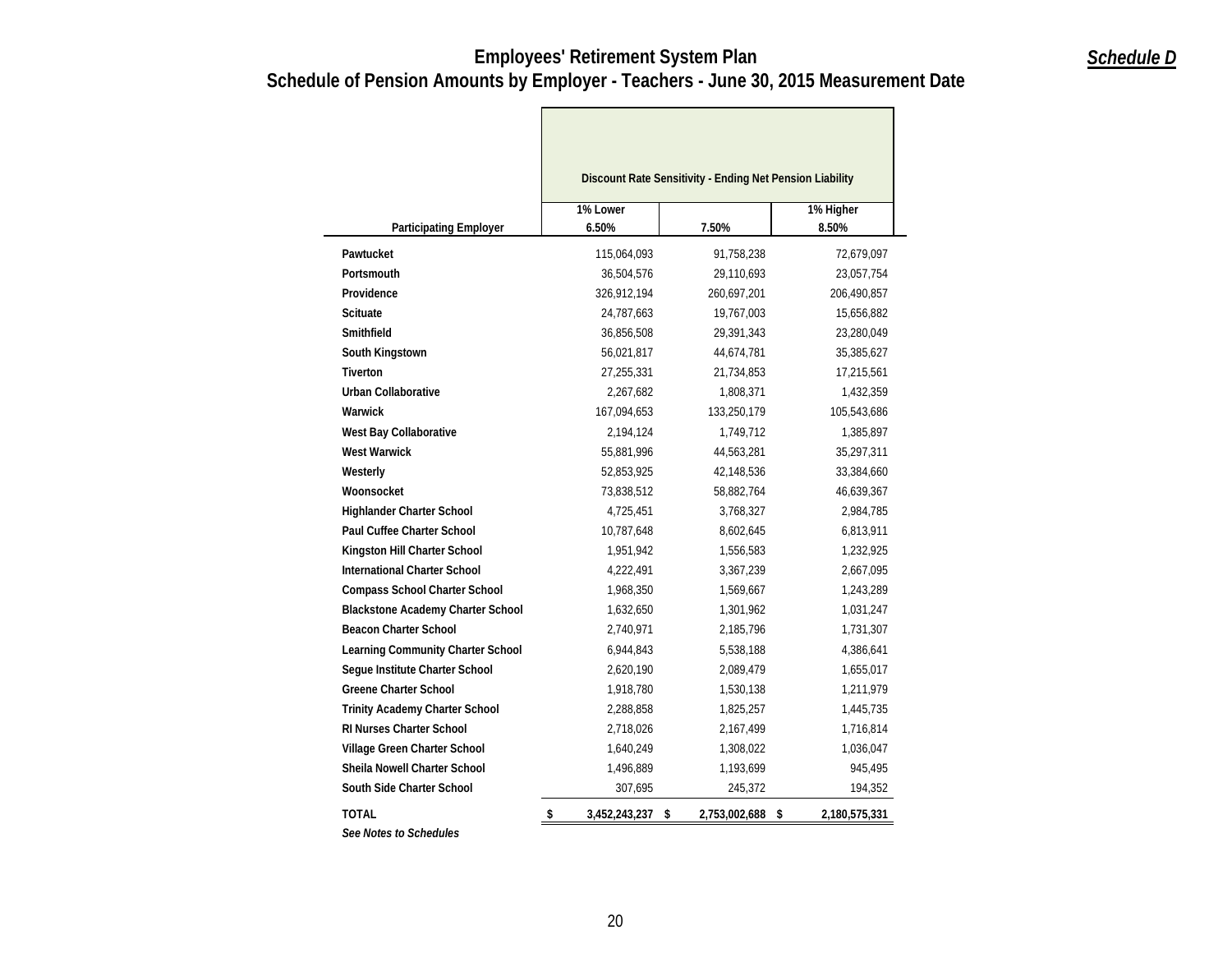### *Employees' Retirement System Cost-Sharing Plan*  **NOTES TO THE SCHEDULES OF EMPLOYER ALLOCATIONS AND PENSION AMOUNTS BY EMPLOYER**  *June 30, 2015 Measurement Date*

#### **1. Plan Description and Governance**

The Employees' Retirement System of the State of Rhode Island (the System) acts as a common investment and administrative agent for pension benefits to be provided through various defined benefit and defined contribution retirement plans. The System is administered by the State of Rhode Island Retirement Board which was authorized, created and established as an independent retirement board to hold and administer, in trust, the funds of the retirement system.

Each plan's assets are accounted for separately and may be used only for the payment of benefits to the members of that plan, in accordance with the terms of that plan.

The Employees' Retirement System (ERS) Plan (the Plan) was established and placed under the management of the Retirement Board for the purpose of providing retirement allowances for employees of the State of Rhode Island under the provisions of chapters 8 to 10, inclusive, of Title 36, and public school teachers under the provisions of chapters 15 to 17, inclusive, of Title 16 of the Rhode Island General Laws.

The Plan covers most State employees other than certain personnel at the State colleges and university (principally faculty and administrative personnel). The plan also covers teachers, including superintendents, principals, school nurses, and certain other school officials in the public schools in the cities and towns. Membership in the plan is mandatory for all covered state employees and teachers. Elected officials may become members on an optional basis and legislators may participate if elected to office prior to January 1, 1995.

Certain employees of the Rhode Island Airport Corporation (hired before July 1, 1993), the Rhode Island Commerce Corporation (active contributing members and employees of the Department of Economic Development before October 31, 1995 who elected to continue membership) and, the Narragansett Bay Water Quality District Commission (members of a collective bargaining unit) are also covered and have the same benefits as State employees.

#### **2. Schedules of Employer Allocations**

The Schedules of Employer Allocations reflect employer contributions recognized for the fiscal year ended June 30, 2015 consistent with contributions reflected within the Plan's financial statements. Contribution classification and presentation differences are reconciled on the next page.

The Schedule of Employer and Other Nonemployer Entity Allocations for Teachers reflects a special funding situation wherein the State of Rhode Island, by statute, has assumed responsibility to fund 40% of the required employer contribution for teachers. The actual proportionate share of employer contributions as shown in the Schedule and to be borne by the State varies slightly from 40% due to local education agency employers not participating in a component of the actuarially determined contribution that relates to interest on certain contributions withdrawn, but subsequently restored, to the Plan.

The Schedule of Employer Allocations and Other Nonemployer Entity Allocations for Teachers also includes an adjustment to determine equivalent contributions from local educational agencies if all had been shared on a consistent basis. The employer contribution for certain teachers funded by federal programs is borne 100% by the local education agency using federal funds and consequently there is no State share. The adjustment converts the actual contribution amounts by local educational agency employers to an equivalent basis for the purpose of determining each employer's proportionate share of the net pension liability, pension expense and deferred inflows and outflows of resources.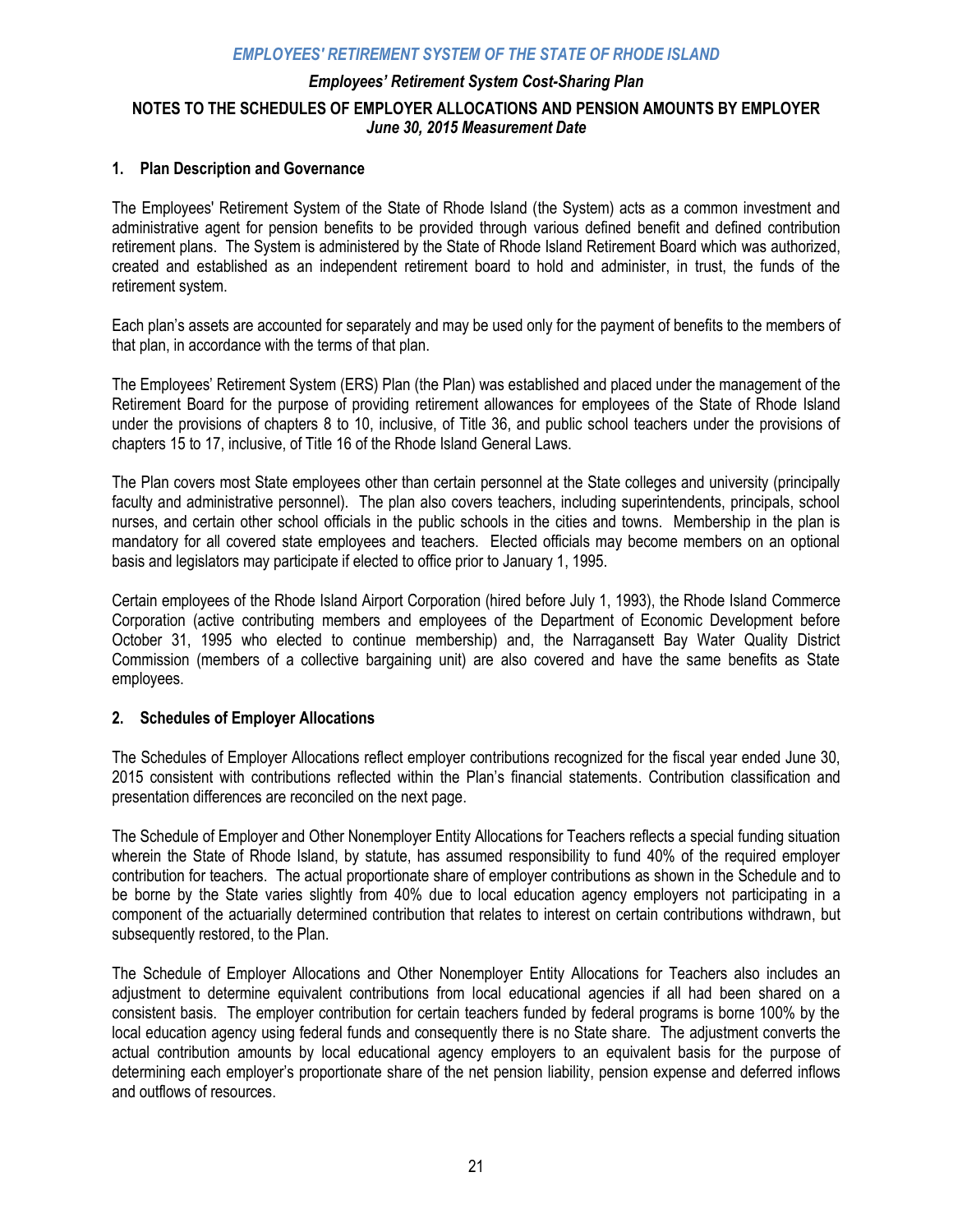### *Employees' Retirement System Cost-Sharing Plan*  **NOTES TO THE SCHEDULES OF EMPLOYER ALLOCATIONS AND PENSION AMOUNTS BY EMPLOYER**  *June 30, 2015 Measurement Date*

### **2. Schedules of Employer Allocations (continued)**

|                                                                      | State employees |                        |                                  | Teachers<br>Local Share      |     | Teachers<br>State share | <b>Total ERS Plan</b> |             |
|----------------------------------------------------------------------|-----------------|------------------------|----------------------------------|------------------------------|-----|-------------------------|-----------------------|-------------|
|                                                                      |                 |                        |                                  |                              |     |                         |                       |             |
| Employer Contributions included in<br>the Schedules of Employer      |                 |                        |                                  |                              |     |                         |                       |             |
| Allocations                                                          | \$              | 155,901,921 \$         |                                  | 129,516,979                  | -\$ | 88,385,757              | \$                    | 373,804,657 |
| Adjustment for equivalent<br>contributions if all shared at same     |                 |                        |                                  |                              |     |                         |                       |             |
| rate                                                                 |                 |                        |                                  | 3,441,955                    |     | (3,441,955)             |                       |             |
|                                                                      |                 |                        |                                  |                              |     |                         |                       |             |
| Other contribution related additions                                 |                 |                        |                                  |                              |     |                         |                       |             |
| included in financial reporting                                      |                 |                        |                                  |                              |     |                         |                       |             |
| amounts                                                              |                 | 390,769                |                                  | 586,153                      |     |                         |                       | 976,922     |
| Employer contributions reported on<br>ERS Plan Fiscal 2015 financial |                 |                        |                                  |                              |     |                         |                       |             |
| statements                                                           | S               | 156,292,690 \$         |                                  | 133,545,087                  | \$  | 84,943,802              | \$                    | 374,781,579 |
|                                                                      |                 |                        |                                  |                              |     |                         |                       |             |
| per ERSRI fiscal 2015 financial statements                           |                 | Employer contributions |                                  |                              |     | \$                      | 289,837,778           |             |
|                                                                      |                 |                        | State contributions for teachers |                              |     |                         |                       | 84,943,801  |
|                                                                      |                 |                        |                                  | Total employer contributions |     |                         | \$                    | 374,781,579 |

The percentages included in the Schedules of Employer Allocations have been rounded to 8 decimal places.

### **3. Schedules of Pension Amounts by Employer**

The Schedules of Pension Amounts by Employer were prepared by the Plan's actuary using amounts from (1) the Plan's fiscal 2015 financial statements, (2) Required Supplementary Information Schedules prepared in accordance with the requirements of GASB Statement No. 67, and (3) certain data from the actuarial valuation of the Plan performed at June 30, 2014 rolled-forward to June 30, 2015. These schedules utilize the proportionate employer contribution schedules detailed in the Schedules of Employer Allocations to apportion each employer's amounts for the cost-sharing plan.

The Schedules of Pension Amounts by Employer include the sensitivity of the net pension liability to changes in the discount rate. The following presents the net pension liability of the employers calculated using the discount rate of 7.5 percent, as well as what the employers' net pension liability would be if it were calculated using a discount rate that is 1-percentage-point lower or 1-percentage-point higher than the current rate.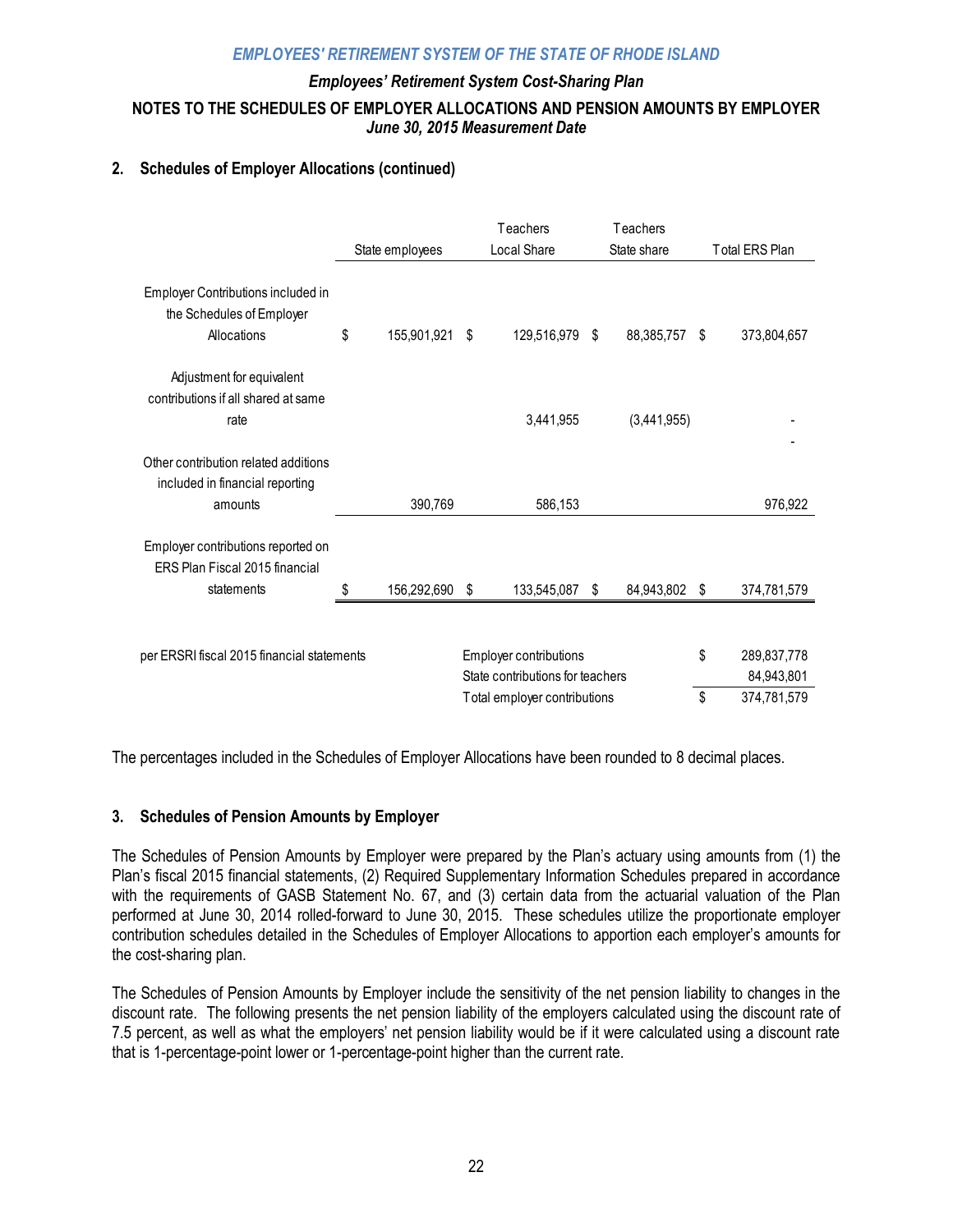### *Employees' Retirement System Cost-Sharing Plan*  **NOTES TO THE SCHEDULES OF EMPLOYER ALLOCATIONS AND PENSION AMOUNTS BY EMPLOYER**  *June 30, 2015 Measurement Date*

### **3. Schedules of Pension Amounts by Employer (continued)**

#### **Net Pension Liability – Sensitivity Analysis**

|                              | <b>UULLEIIL</b> |                |  |                      |    |                |  |  |  |  |
|------------------------------|-----------------|----------------|--|----------------------|----|----------------|--|--|--|--|
|                              |                 | 1.00% Decrease |  | <b>Discount Rate</b> |    | 1.00% Increase |  |  |  |  |
|                              |                 | $(6.50\%)$     |  | (7.5%)               |    | $(8.50\%)$     |  |  |  |  |
| <b>ERS</b> - State employees | S               | 2.462.737.913  |  | 1,986,428,292        | \$ | 1.596.501.024  |  |  |  |  |
| <b>ERS - Teachers</b>        | S               | 3,452,243,237  |  | 2,753,002,688        | \$ | 2,180,575,331  |  |  |  |  |

**Current**

#### **4. Relationship to the Plan Financial Statements**

The components associated with pension expense and deferred outflows and inflows of resources have been determined based on the net increase in fiduciary net position as reflected for the ERS Plan in the System's financial statements and consistent with the requirements of GASB Statements No. 67 and 68.

The Schedules of Employer Allocations as included herein have been restated compared to the schedules originally included as supplementary information in the System's fiscal 2015 audited financial statements. See note 2 which more fully describes how employer contribution amounts are utilized in the Schedules of Employer Allocations.

#### **5. Summary of Significant Accounting Policies**

**Basis of Accounting –** The underlying information to prepare the allocation schedules is based on the System's financial statements as of and for the year ended June 30, 2015. The financial statements of the System are prepared on the accrual basis of accounting. Under this method, revenues are recorded when earned and expenses are recorded when incurred. Plan member contributions are recognized in the period in which the wages, subject to required contributions, are earned for the performance of duties for covered employment. Employer contributions to the plan are recognized when due and the employer has made a formal commitment to provide the contributions.

#### **6. Net Pension Liability**

The components of the net pension liability of the employers participating in the ERS Plan at June 30, 2015 were as follows:

|                                                                           | <b>ERS</b>       |                 |  |  |  |
|---------------------------------------------------------------------------|------------------|-----------------|--|--|--|
|                                                                           | <b>State</b>     |                 |  |  |  |
|                                                                           | <b>Employees</b> | Teachers        |  |  |  |
| Fiscal year ended June 30, 2015                                           |                  |                 |  |  |  |
| <b>Total pension liability</b>                                            | \$4.417.358.768  | \$6.486.028.286 |  |  |  |
| <b>Plan Fiduciary net position</b>                                        | 2,430,930,476    | 3.733.025.598   |  |  |  |
| <b>Employers' Net Pension Liability</b>                                   | \$1.986.428.292  | \$2.753.002.688 |  |  |  |
| Plan Fiduciary Net Position as a<br>percentage of total pension liability | 55.03%           | 57.55%          |  |  |  |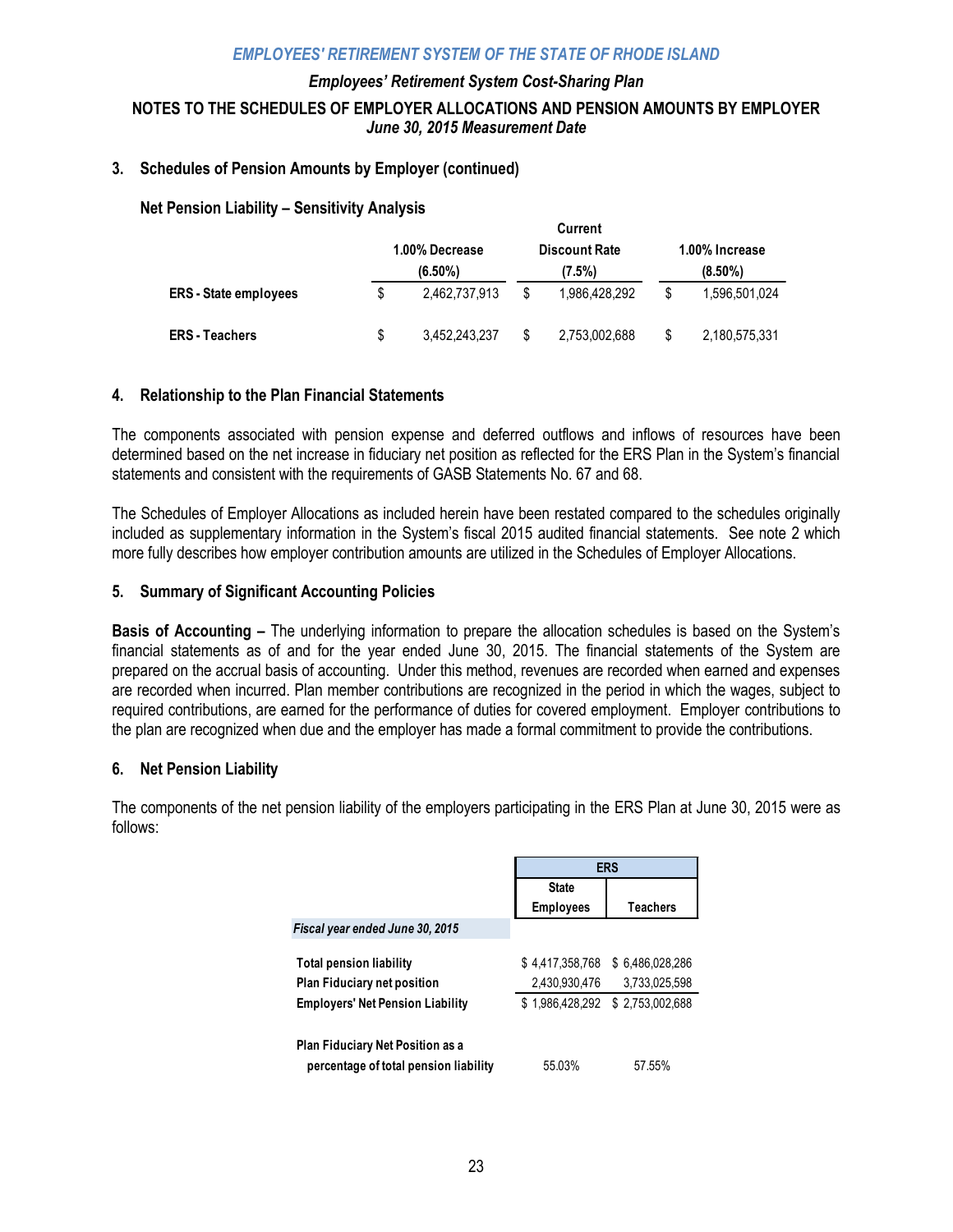### *Employees' Retirement System Cost-Sharing Plan*  **NOTES TO THE SCHEDULES OF EMPLOYER ALLOCATIONS AND PENSION AMOUNTS BY EMPLOYER**  *June 30, 2015 Measurement Date*

#### **7. Actuarial methods and assumptions**

The total pension liability was determined by actuarial valuations performed as of June 30, 2014 and rolled forward to June 30, 2015, using the following actuarial assumptions, applied to all periods included in the measurement.

The actuarial assumptions used in the June 30, 2014 valuations and the calculation of the total pension liability at June 30, 2015 **(measurement date)** were consistent with the results of an actuarial experience study performed as of June 30, 2013.

Actuarial Cost Method - Entry Age Normal - the Individual Entry Age Actuarial Cost methodology is used.

Amortization Method - Level Percent of Payroll – Closed

Equivalent Single Remaining Amortization Period - 21 years at June 30, 2014

Investment Rate of Return - 7.50%

Projected Salary Increases – state employees - 3.50% to 6.50%

Projected Salary Increases – teachers - 3.50% to 13.5%

Mortality – state employees:

- Male Employees, 115% of RP-2000 Combined Healthy for Males with White Collar adjustments, projected with Scale AA from 2000.
- Female Employees: 95% of RP-2000 Combined Healthy for Females with White Collar adjustments, projected with Scale AA from 2000.

Mortality – teachers: Male and female teachers: 97% and 92%, respectively of rates in a GRS table based on male and female te a cher experience, projected with Scale AA from 2000.

Inflation - 2.75%

Post-retirement Benefit Increase: Post-retirement benefit increases are assumed to be 2.2%, per annum, while the plan has a funding level that exceeds 80%; however, an interim COLA will be granted in four-year intervals while the COLA is suspended. The first such COLA will be applicable in Calendar Year 2017. As of June 30, 2015, it is assumed that the COLAs will be suspended for 12 years due to the current funding level of the plans. The actual amount of the COLA is determined based on 50% of the plan's five-year average investment rate of return minus 5.5% which will range from zero to 4.0%, and 50% of the lesser of 3% or last year's CPI-U increase for a total maximum increase of 3.50%..

The long-term expected rate of return best-estimate on pension plan investments was determined by the actuary using a building-block method. The actuary started by calculating best-estimate future expected real rates of return (expected returns net of pension plan investment expense and inflation) for each major asset class, based on a collective summary of capital market expectations from 23 sources.

These return assumptions are then weighted by the target asset allocation percentage, factoring in correlation effects, to develop the overall long-term expected rate of return best-estimate on an arithmetic basis.